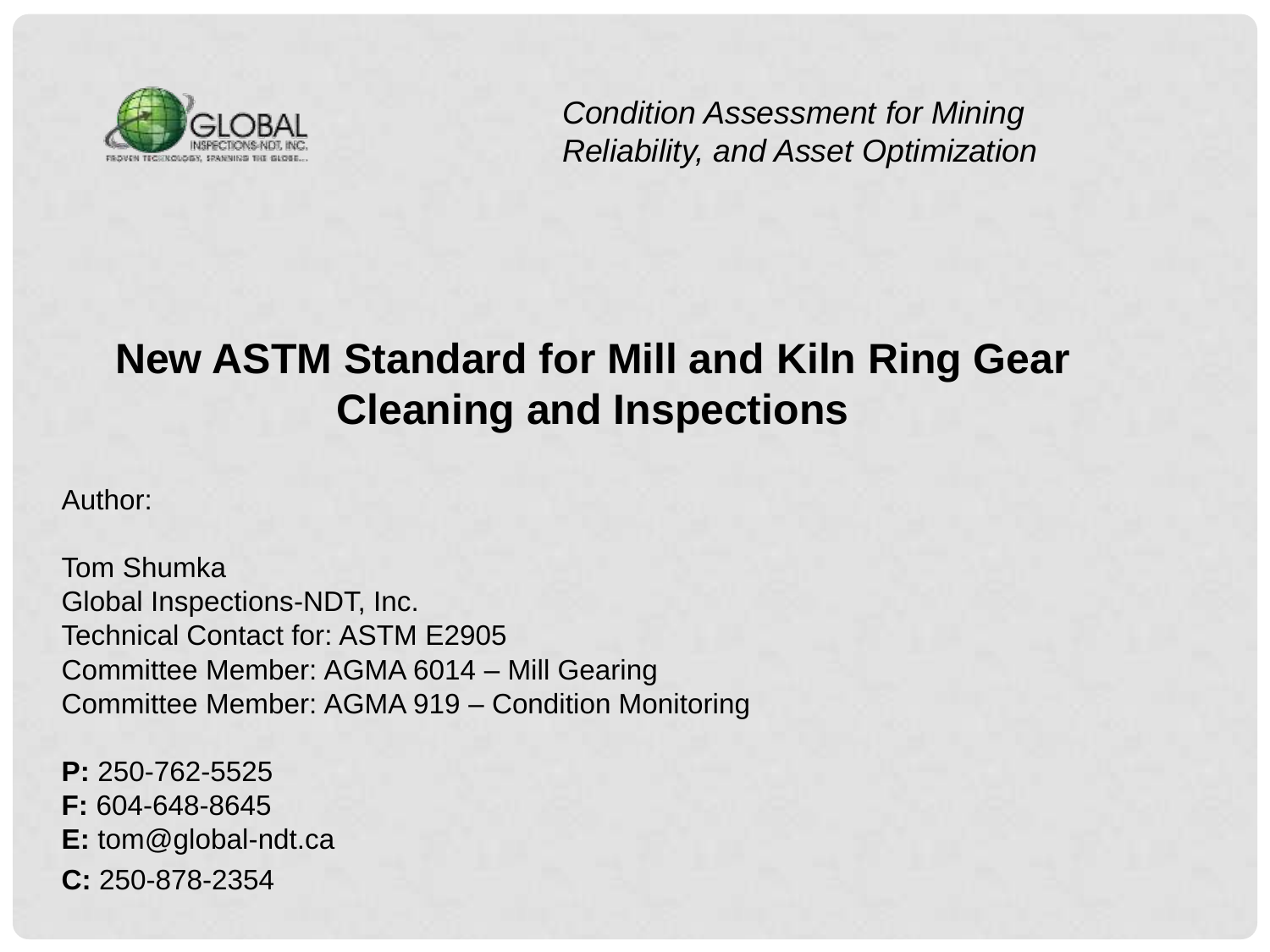#### **ABSTRACT**

- ASTM International Standard E2905 was written for mill and kiln ring gear teeth cleaning and inspection.
- It will scan the addendum, dedendum and root of a gear tooth in 15 seconds.
- With 2 and 3D dimensional isometric displays, the defect can be seen electronically as it is on the gear flank and root surface.
- This improves inspection reliability by reducing reliance on the inspector.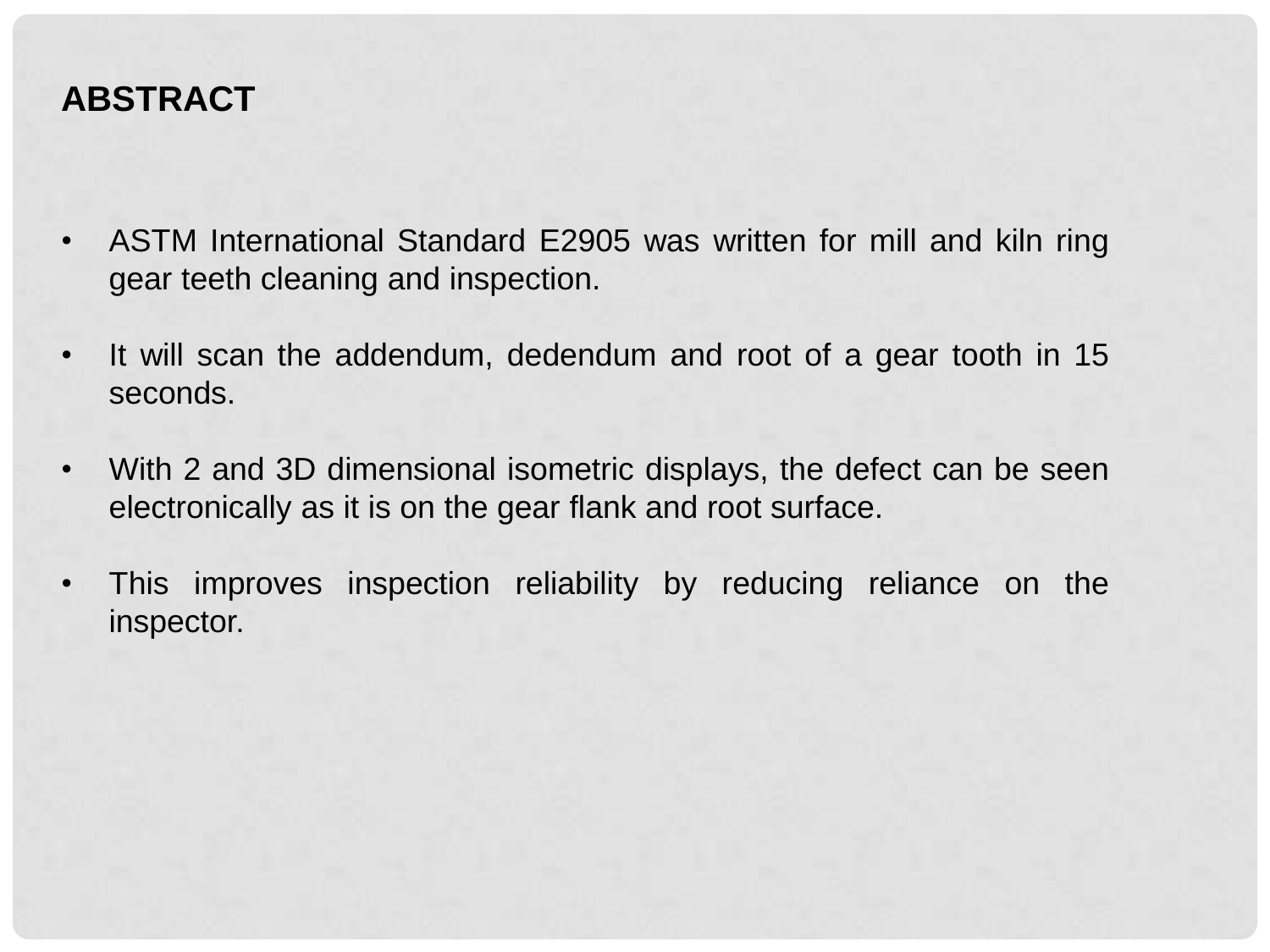- Crack detection of mill gears is fairly important from an insurer's business interruption perspective.
- However, presentation is everything and so is visualization particularly when the maintenance personnel are trying to explain a problem (or lack of a problem) to management.
- The main advantages are not only can the defects be characterized, they can also be sized accurately faster and more effectively than other methods.
- The whole depth of a tooth including the root can be scanned in one pass. This method will benefit both the manufacturing and the aftermarket service sectors.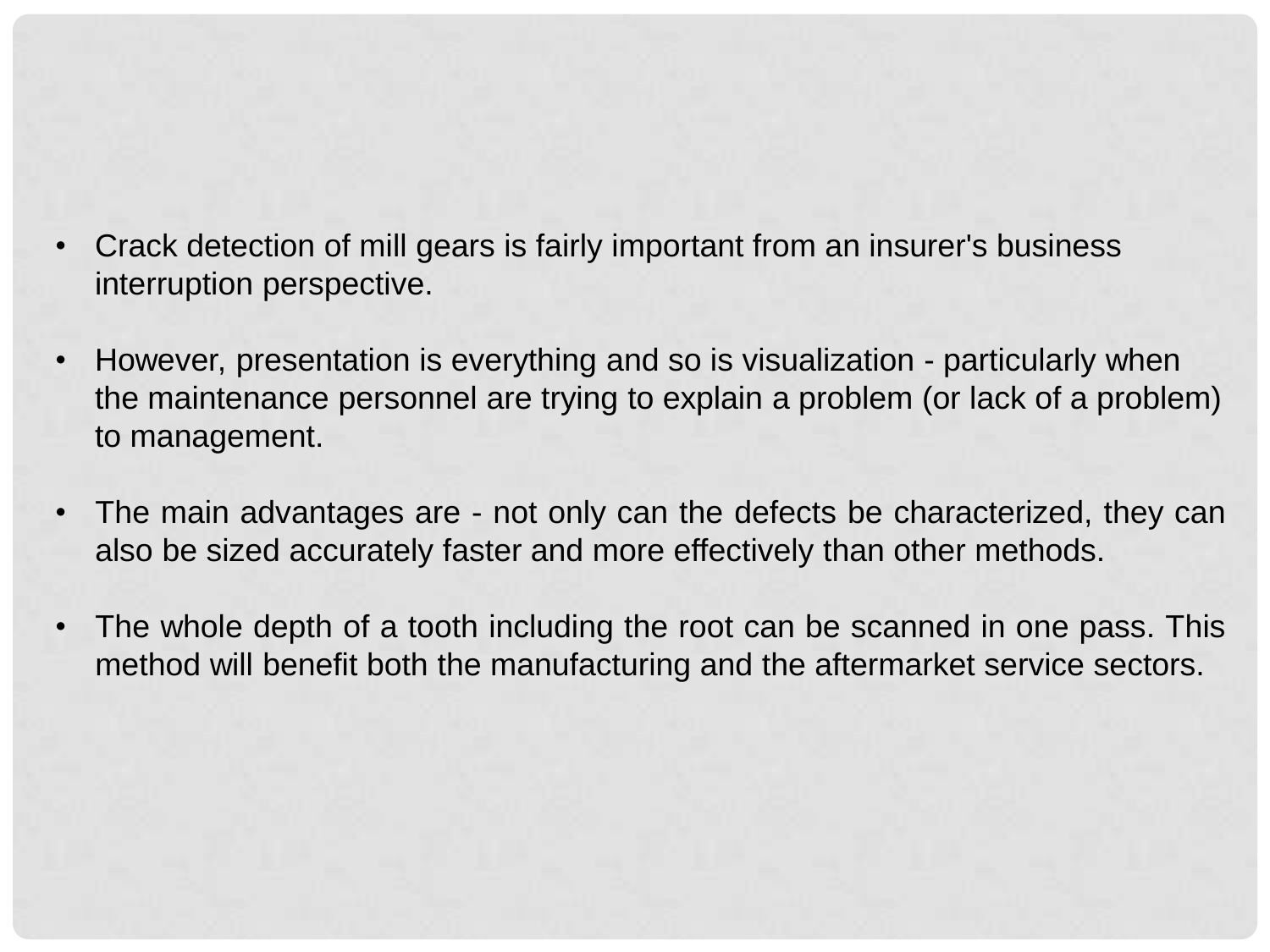#### **INTRODUCTION**

- To understand operational behavior of operating machinery, a data collection and inspection process must be established.
- This data collection process, referred to as "trending", may show a pattern signifying developing issues.
- ASTM E2905 addresses both of these concepts.
- There are two electromagnetic methods that are the basis of this standard:
- Eddy Current Array (ECA) ASTM E2884 and Alternating Current Field Measurement (ACFM) ASTM E2261.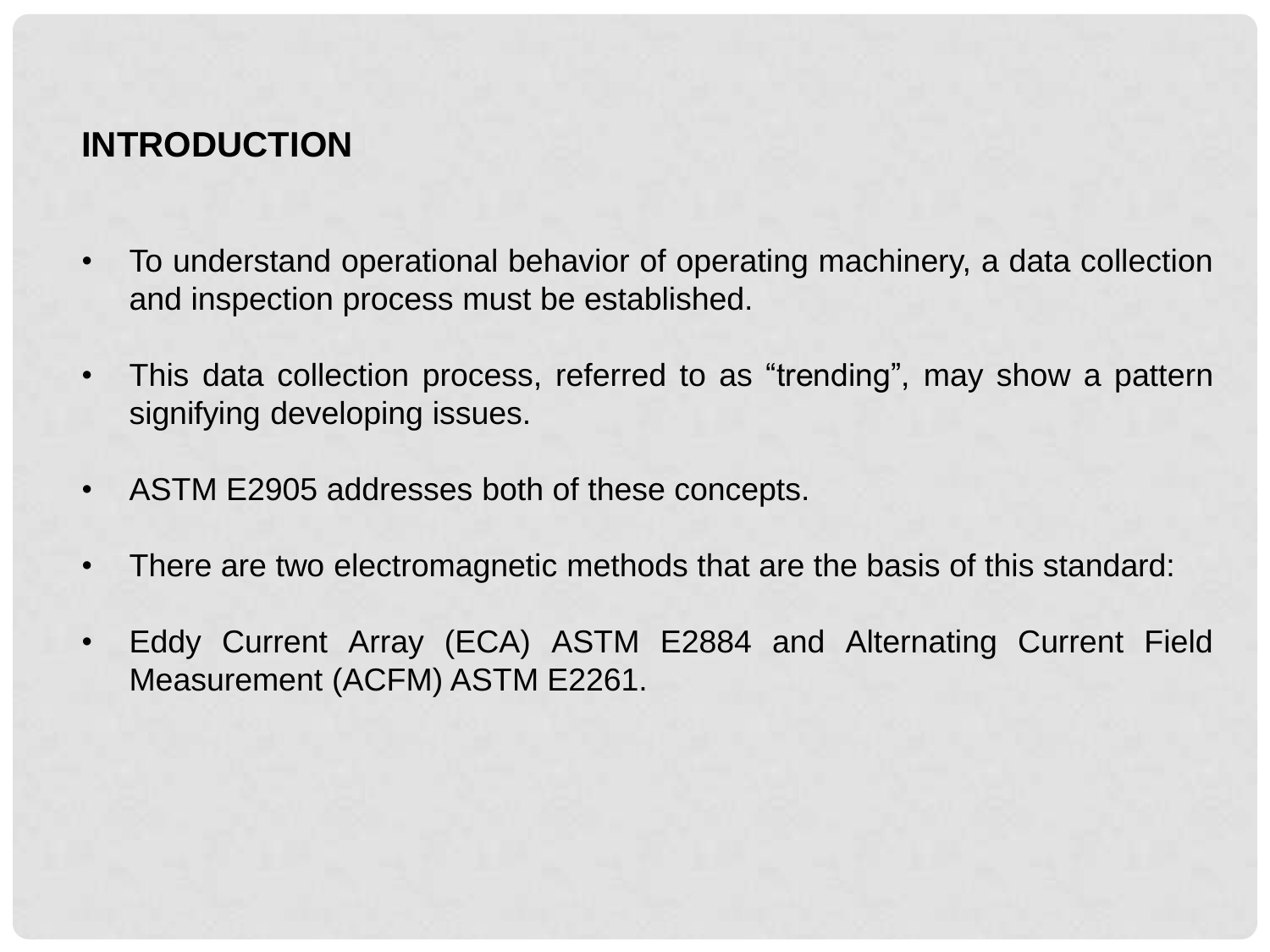### **TECHNOLOGY**

- Currently, there are four types of inspections used for gearing, besides visual.
- Magnetic Particle (MT) ASTM E709. Electromagnetic. Slow process, can miss indications and gear teeth have to be wiped clean to remove any residue.
- Dye Penetrant (LT) ASTM E1417. Same issues as Magnetic Particle.
- At best, these two methods can determine whether a flaw exists, but are unable to provide information on defect severity such as sizing – length and depth.
- Ultrasonics (UT) ASTM A609. Requires couplant faster than the above two methods, has a "blind" spot for surface, but can see depth. (Fig. 1)
- Eddy Current (ET) Pencil Probe. It is faster than MT, LT & UT but is very time consuming as the pencil probe must be moved rapidly to cover the entire flank surface. (Fig. 2) Interpretation of results rely solely on the inspector.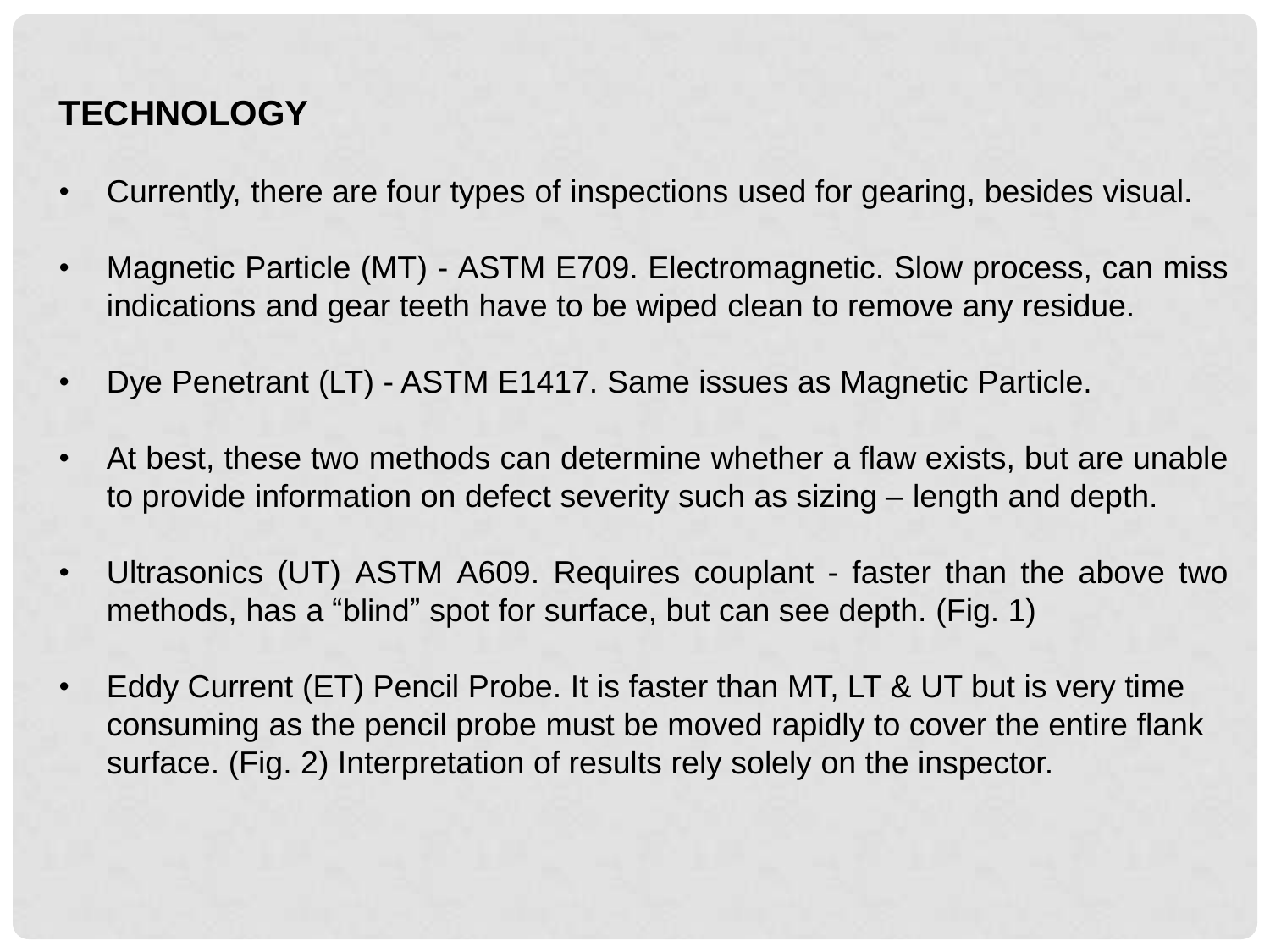#### **COMPARISON OF COVERAGE BETWEEN ECA AND UT**



Figure 1: The different inspection areas between ECA and UT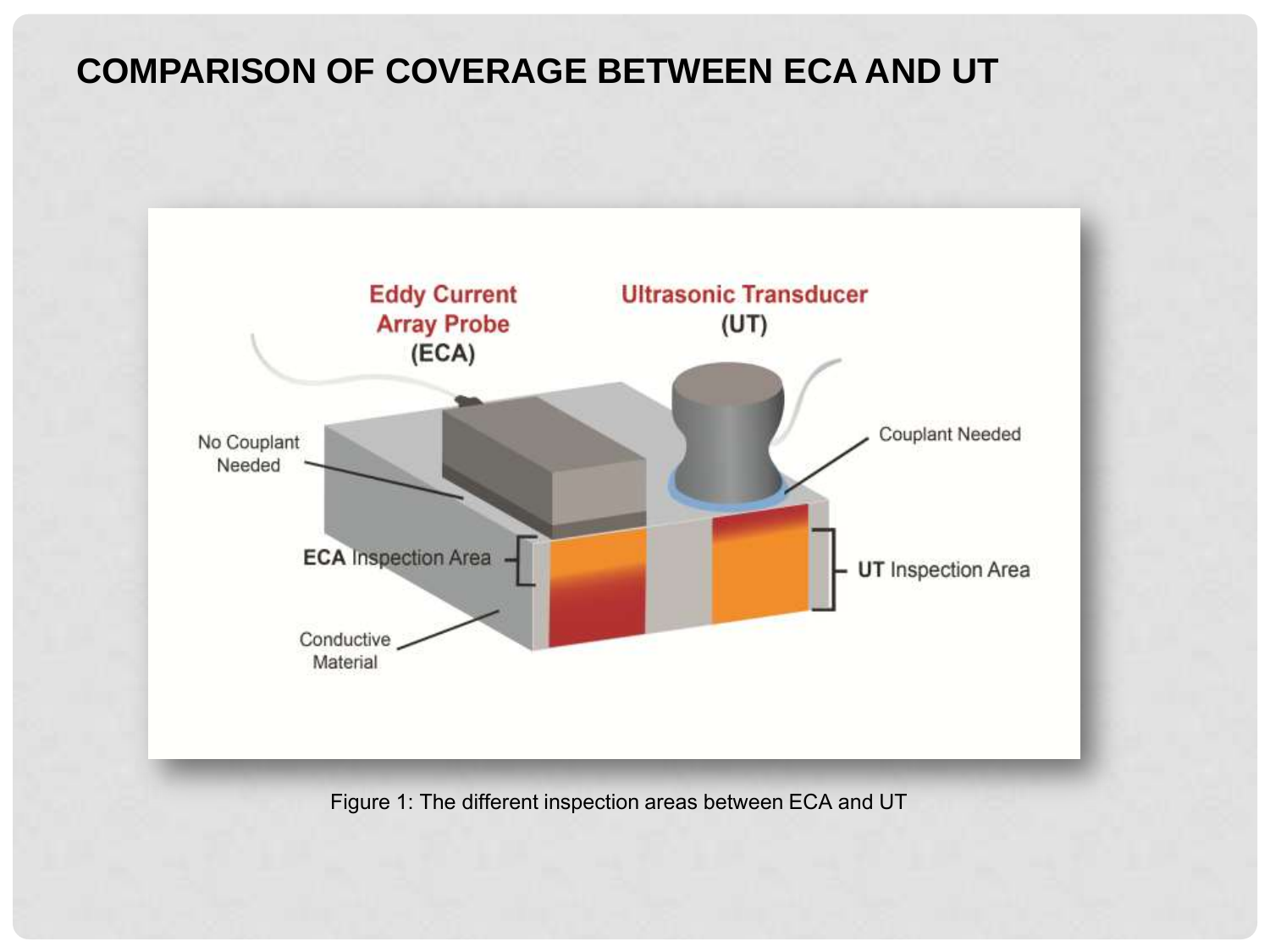#### **An argument can be made using Ultrasonics for finding casting imperfections:**

- Cracks are developed from sharp edges of pits on the tooth surface.
- E2905 provides 100% coverage of all gear teeth surface indications greater than .038mm.
- The reason why casting imperfections are not as important is because there is no way to repair them.
- Its only when the casting imperfection creates a crack that propagates to the surface, that it becomes a problem.
- Any casting imperfections deep in the cast should identified by the manufacturer's Quality Control Program before the gear leaves the plant.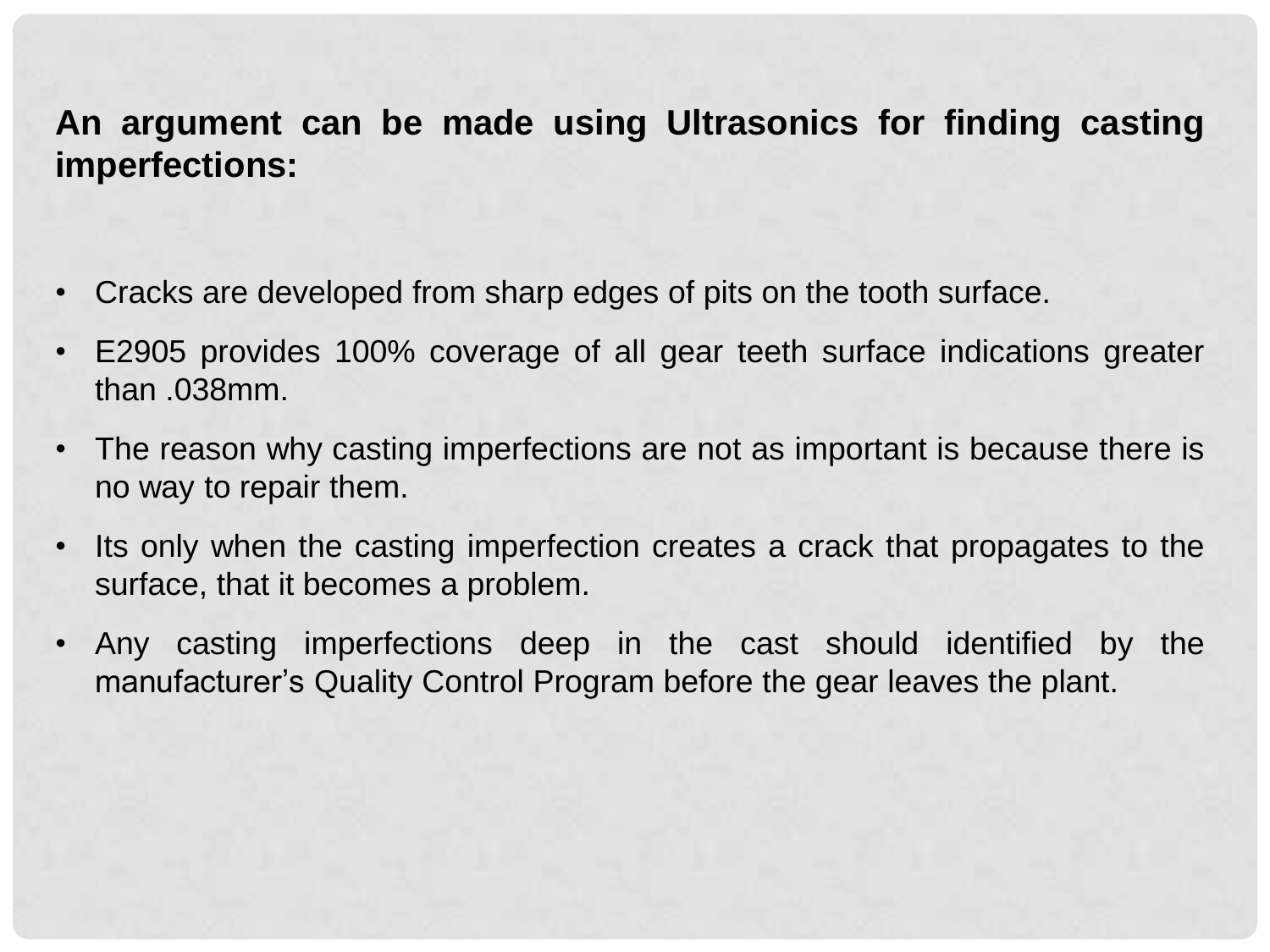#### **BRIEF HISTORY ON EDDY CURRENT (ET)**

- Eddy current inspection is based on Faraday's electromagnetic induction law.
- Eddy currents are created through a process called electromagnetic induction.
- The encircling eddy currents are induced into the test material and are concentrated on the surface.
- Any flaws on the surface of the test material will disturb the eddy currents, changing the impedance of the coils in the probe. This change in impedance will show any flaws on the surface of the test material.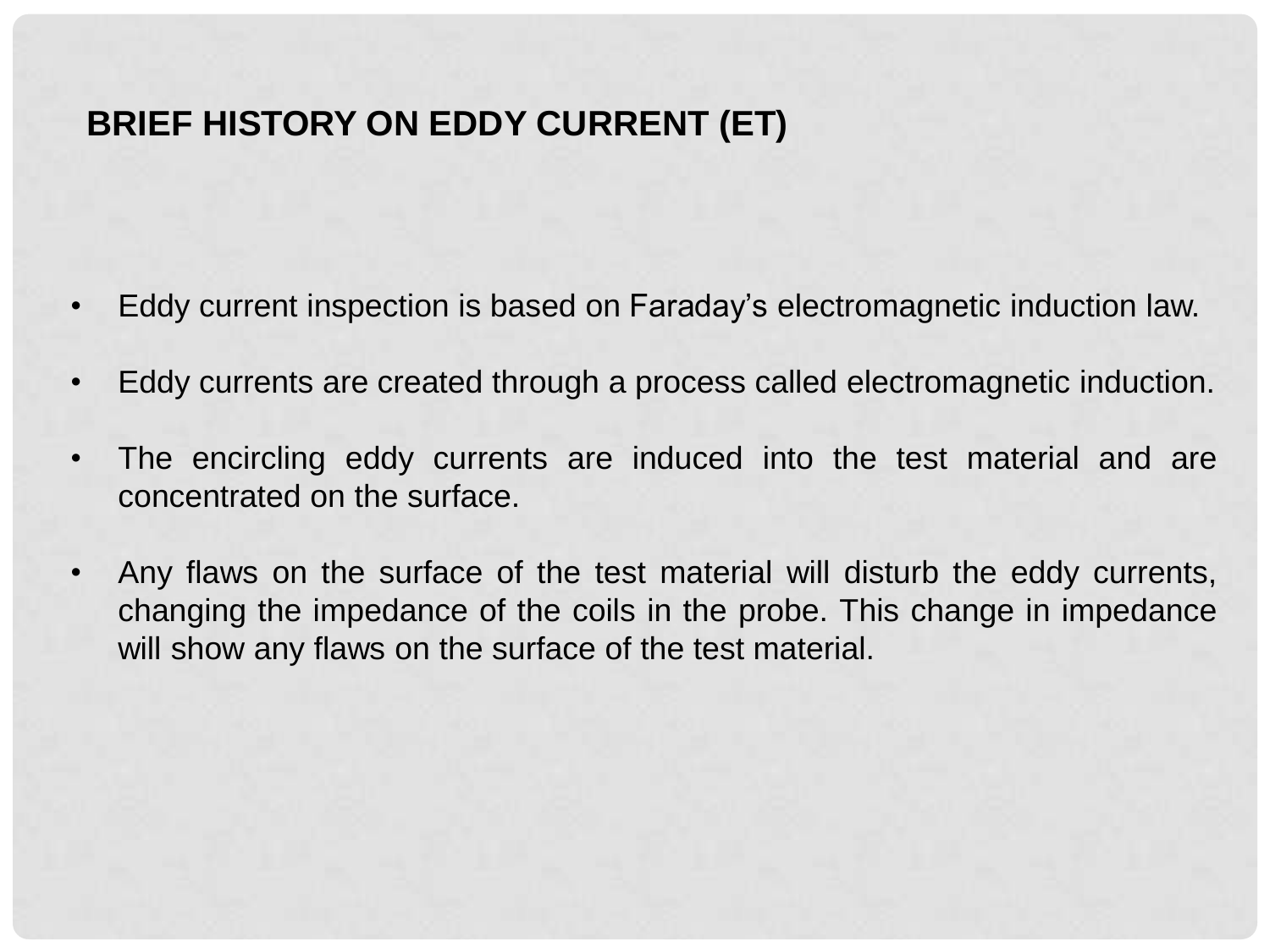#### **BRIEF HISTORY OF EDDY CURRENT ARRAY (ECA)**

- ECA was developed just before the 20th century. ECA technology provides the ability to drive electronically multiple eddy current coils placed side by side in the same probe assembly (Fig. 2)
- General Electric was the first to use ECA on gearing in the late 1980's.
- ECA has been used for years in the aircraft and nuclear sectors plus numerous other applications that require fast and accurate surface inspections.
- This practice will help to standardize the use of this nondestructive testing approach for large ring gear inspections.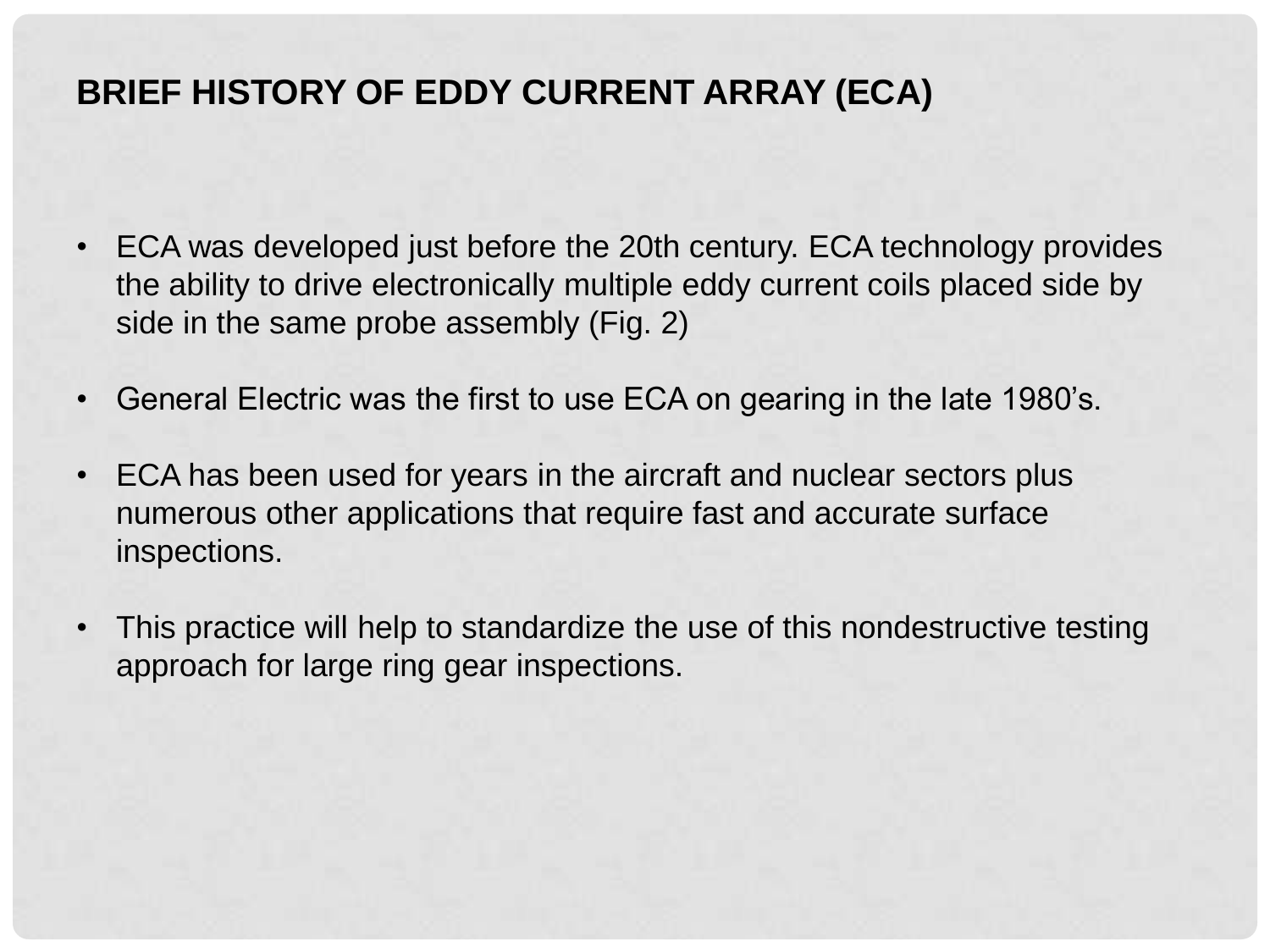Selection of the proper probe is critical. The probe should fit the geometry of gear teeth. For pinions, a flexible probe is required because of the various helix angles of the teeth. (Figure 3)



FIGURE 2: Eddy Current Single Coil Probe compared to Eddy Current Array Coil Probe

FIGURE 3: Coverage of the flexible probe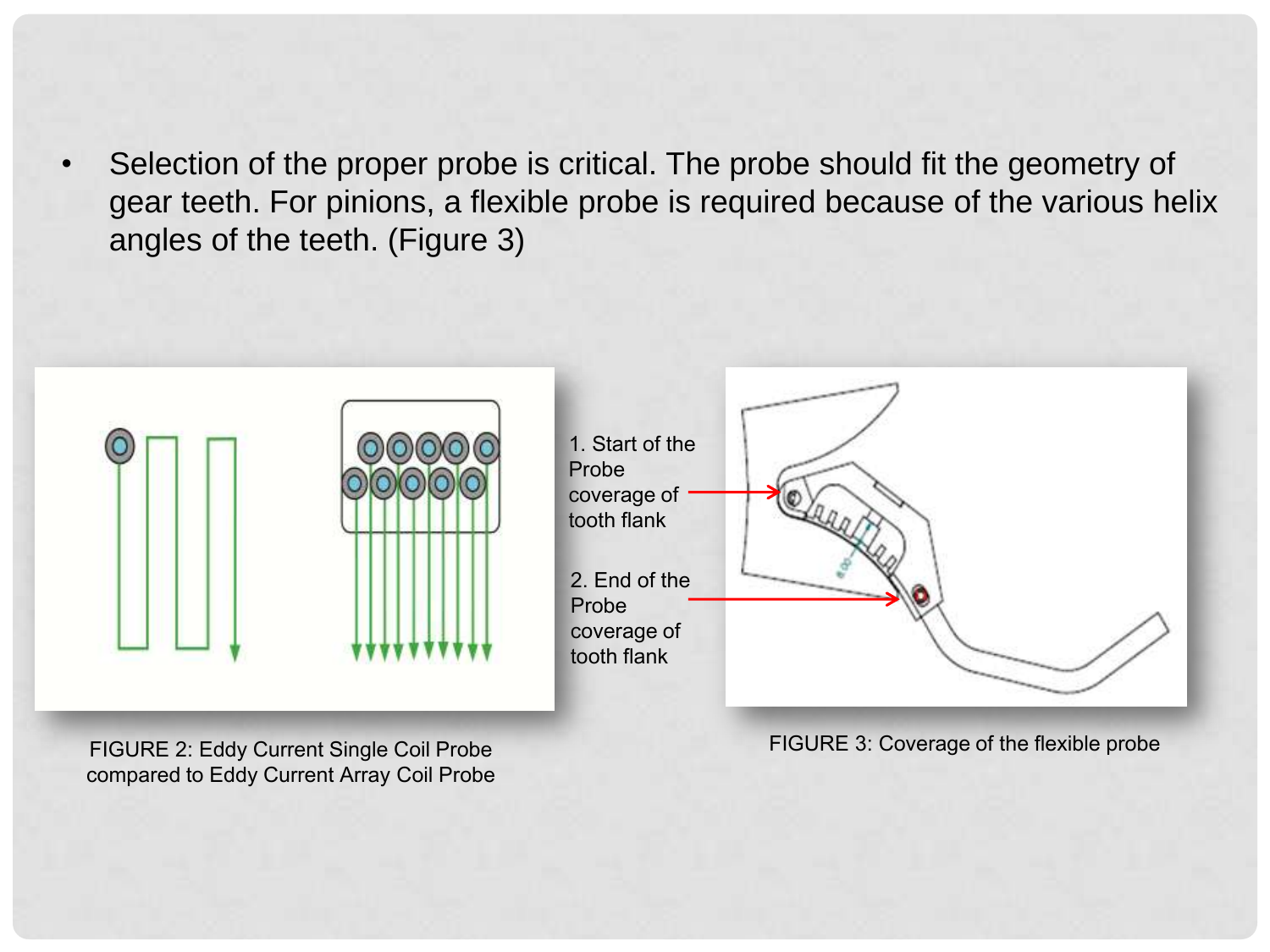• The addendum, dedendum and root are scanned in one pass (Fig. 4,5).





FIGURE 4: Coverage of the ECA Scan FIGURE 5: Coverage of the ECA Scan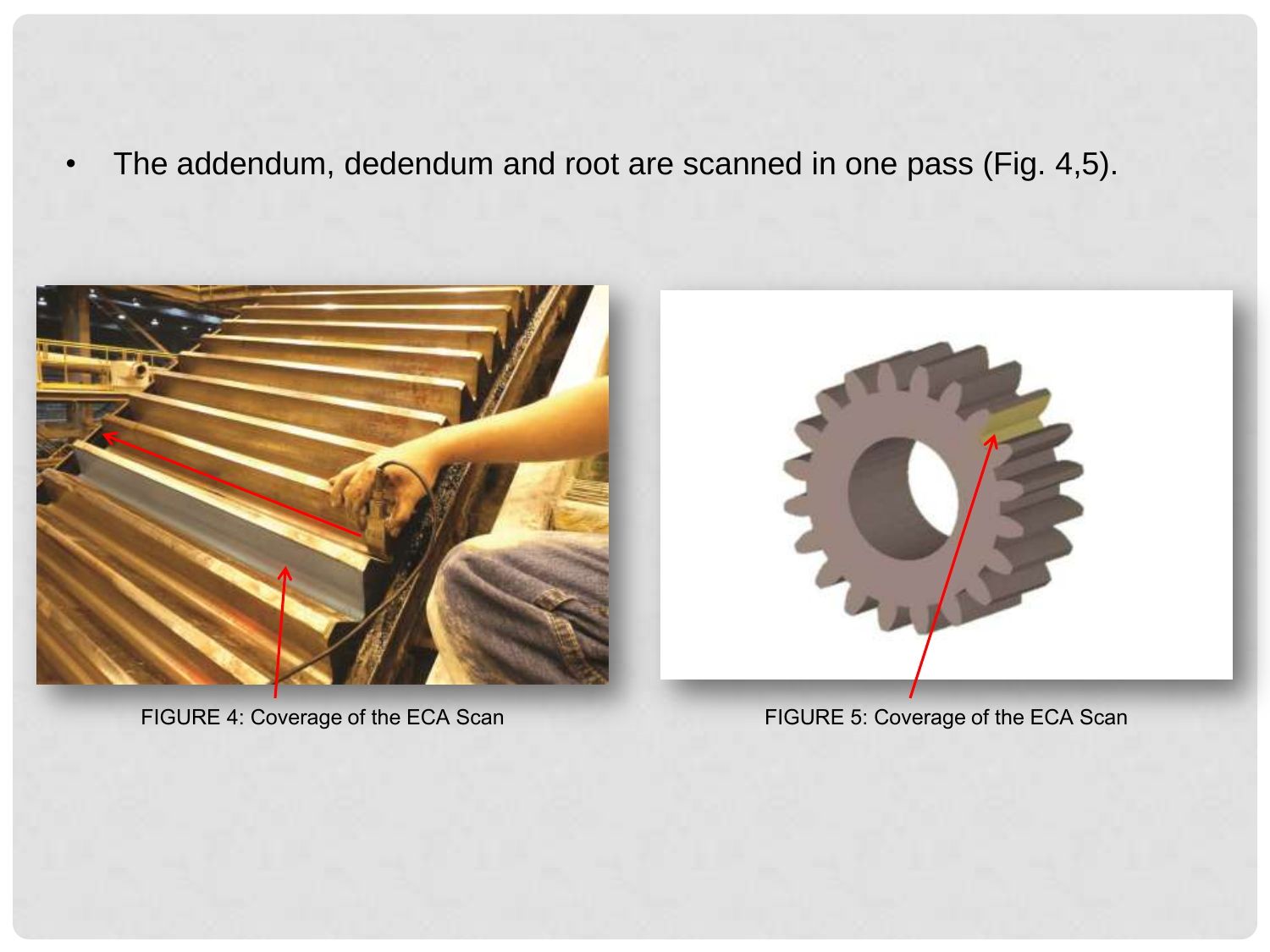### **BENEFITS FOR GEAR MANUFACTURERS**

- Figure 7 is an example of scanned tooth in good condition. The blue areas of the scan represent liftoff showing each end of the tooth. The green area shows a clean tooth with no defects and the red shows a small shallow defect in the middle of the tooth. The bottom screen shows the 3D image that shows different amplitudes in defect severity.
- Much faster than Magnetic Particle and Dye Penetrant as a final inspection.
- Allows manufacturing to provide the client with an electronic map of addendum, dedendum and root area of each gear tooth before it leaves the plant. (Fig. 7)



FIGURE 6: Gear flank in good condition FIGURE 7: C-Scan Image of Figure 6

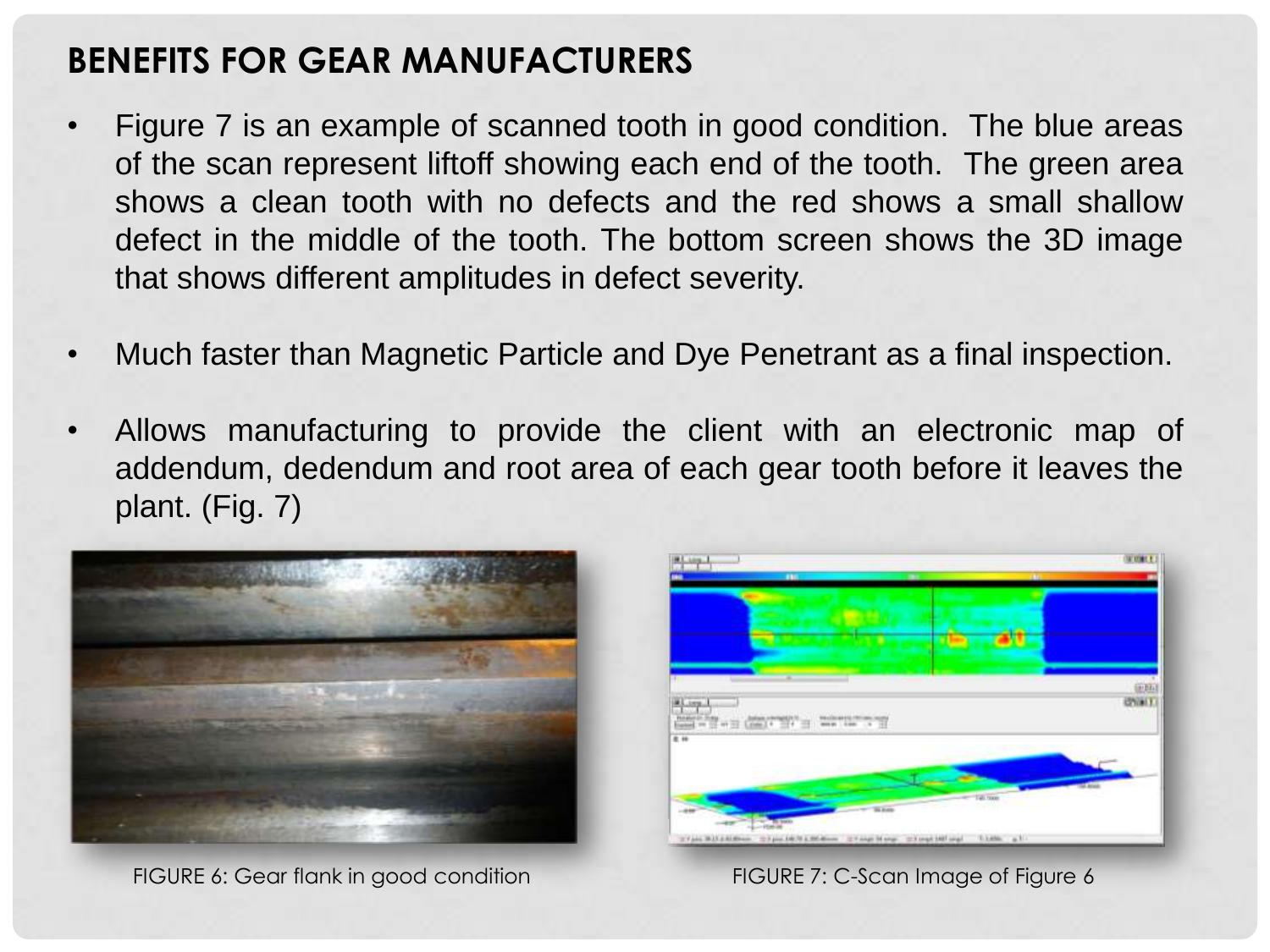• Allows manufacturing to have a complete electronic record of all gear teeth scans for future reference. (Fig. 8,9)





FIGURE 8: Gear Scan File Flank # 1 A Side FIGURE 9: Gear Scan File Flank # 1 B Side

• For example, a 316 tooth gear will have 632 files in total. 316 A Side and 316 B Side. (A Side is drive side – B Side is non-drive side)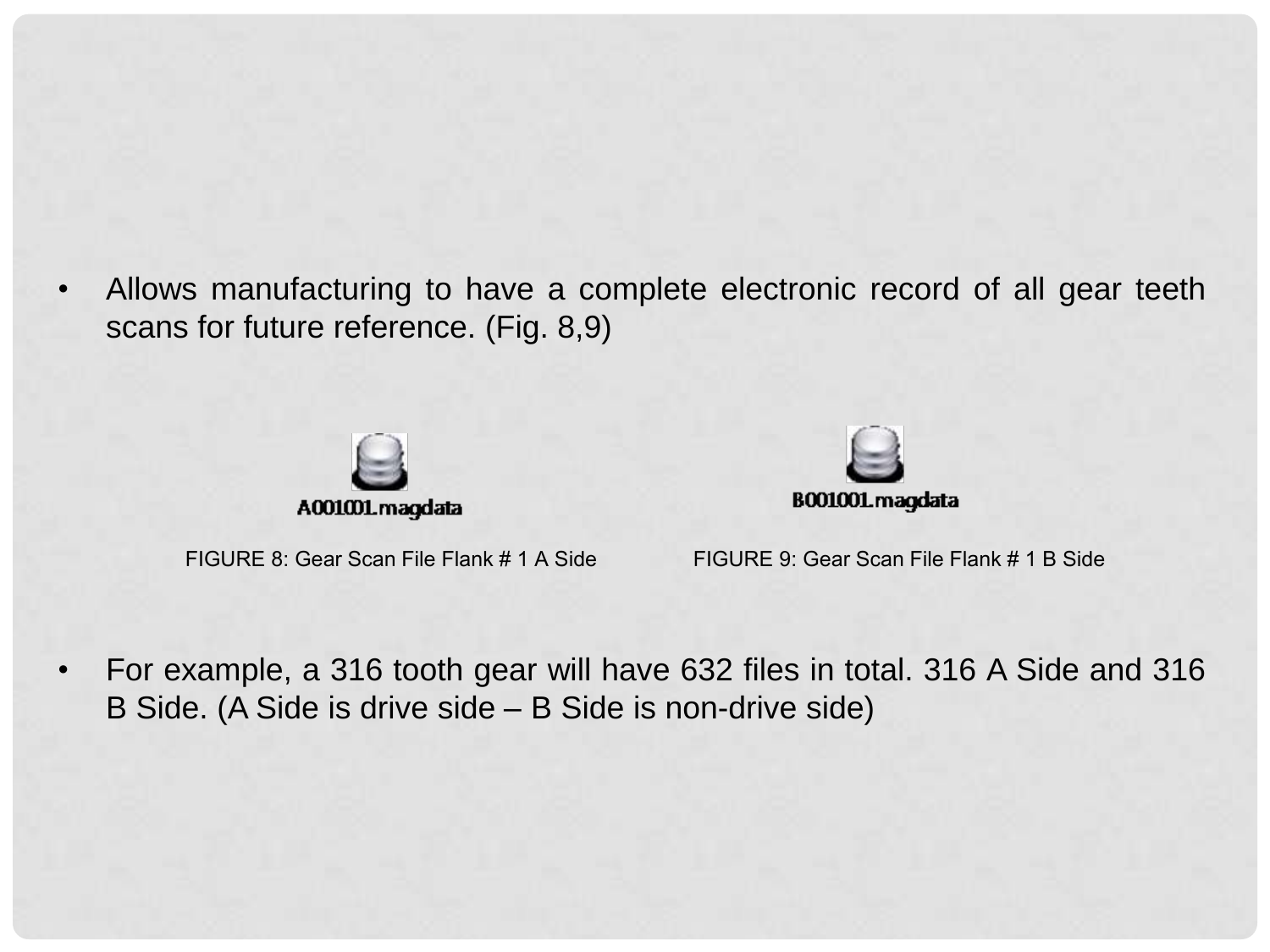#### **BENEFITS FOR AFTERMARKET SERVICES**

- E2905 is an excellent NDT electromagnetic method for the aftermarket service sector.
- **Cleaning** has never been easier. 36' diameter ring gears can be cleaned in less than an hour. There is no need to wipe the gear teeth down after the cleaning, saving numerous person hours.
- **Inspection** E2905 is cleaner, faster, documentable, and covers a larger area in less inspection time and greatly improves Probability of Detection better than any other traditional Non-Destructive Testing methods today for gearing applications.
- Once the ring gear is inspected and leaves the factory, follow up inspections will deliver consistency, efficiency and standardization, a service valued by customers worldwide.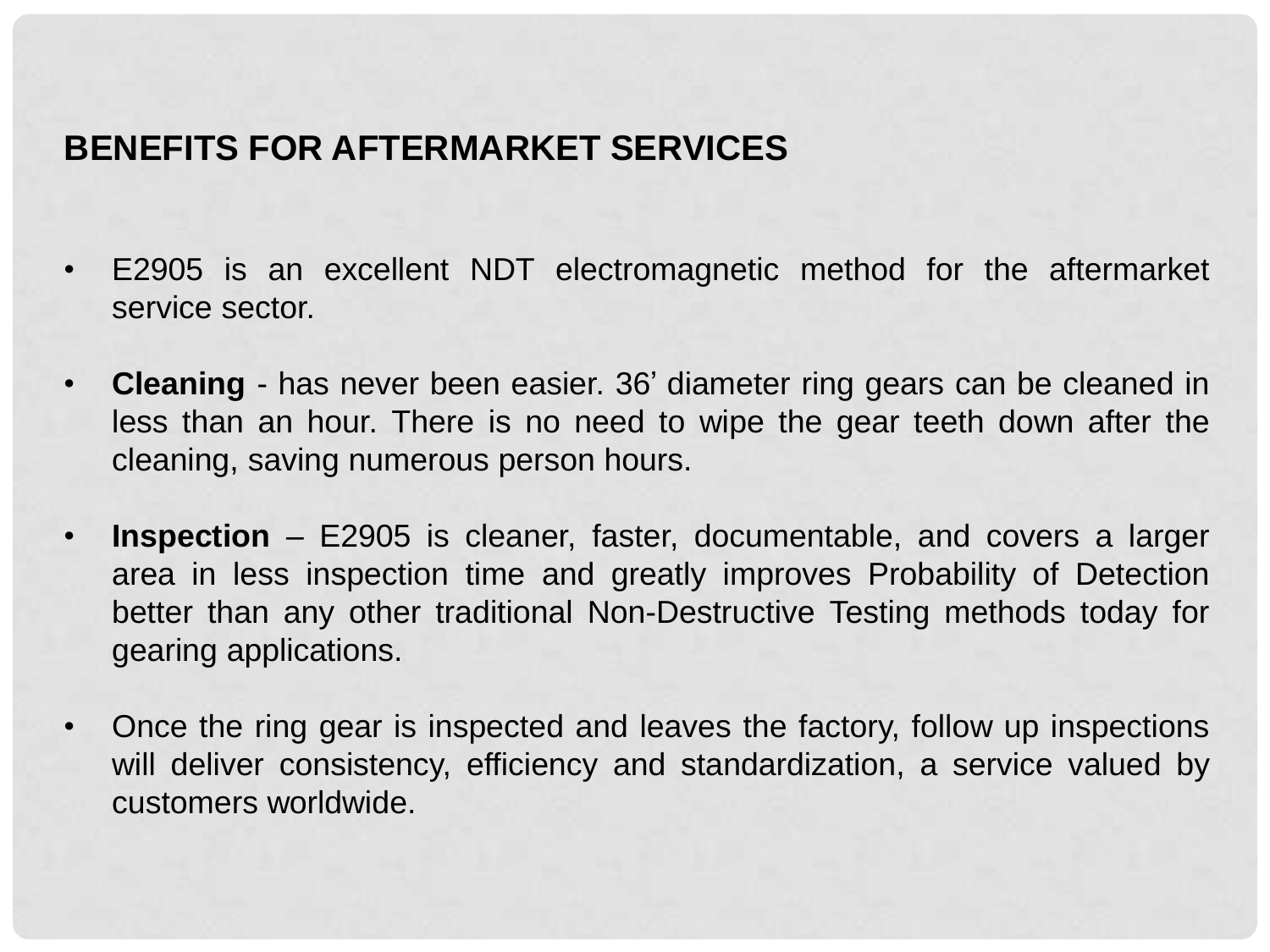#### **THE EASE OF RING GEAR CLEANING**

- Over the years, ring gear cleaning, that use high viscosity, asphaltic based lubricants has become something to be avoided at all costs.
- There is now a ring gear cleaning procedure that not only simplifies the cleaning process, but reduces numerous hours of labour. The exception to this is if the lubrication is an oil bath system. In this case, no cleaning is required.
	- $\triangleright$  The actual time of cleaning a ring gear is under an hour.
	- $\triangleright$  There is no need to wipe the gear teeth down after by hand to remove residue as in Magnetic Particle or Dye Penetrant inspections.
- The ability to fully visualize the gear teeth is critical for a true gear inspection or audit. (Fig. 10)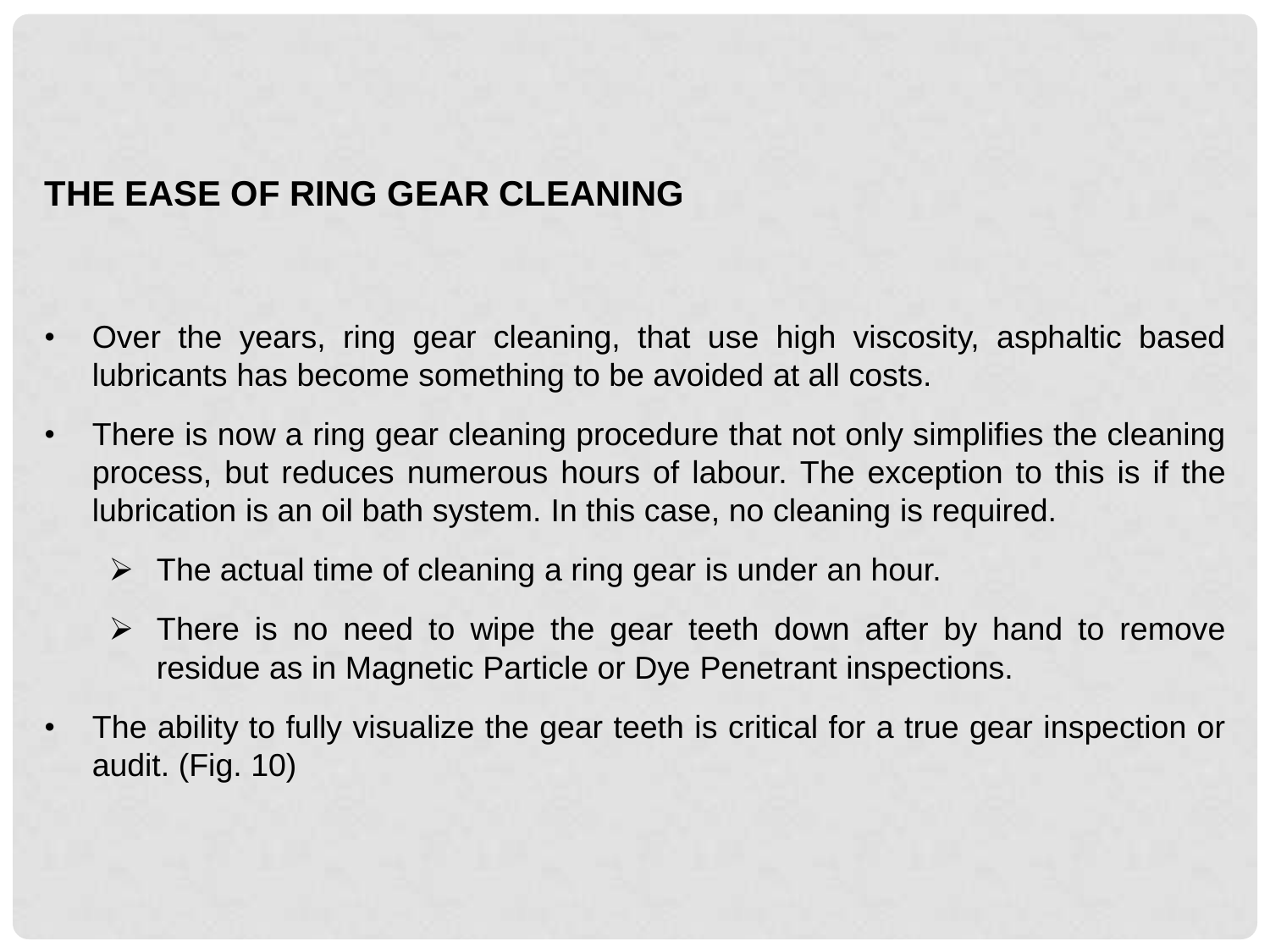- As visual interpretation is the method used to analyze the gear tooth condition, such as contact patterns and wear patterns, a cleaned gear is a must.
- Another reason for clean gear teeth, it is very hard for the probe to maintain the geometry of a gear tooth that has high viscosity lubrication present.
- For gears that are lubricated with a drip system, no cleaning is required.



FIGURE 10: Clean Ring Gear and Pinion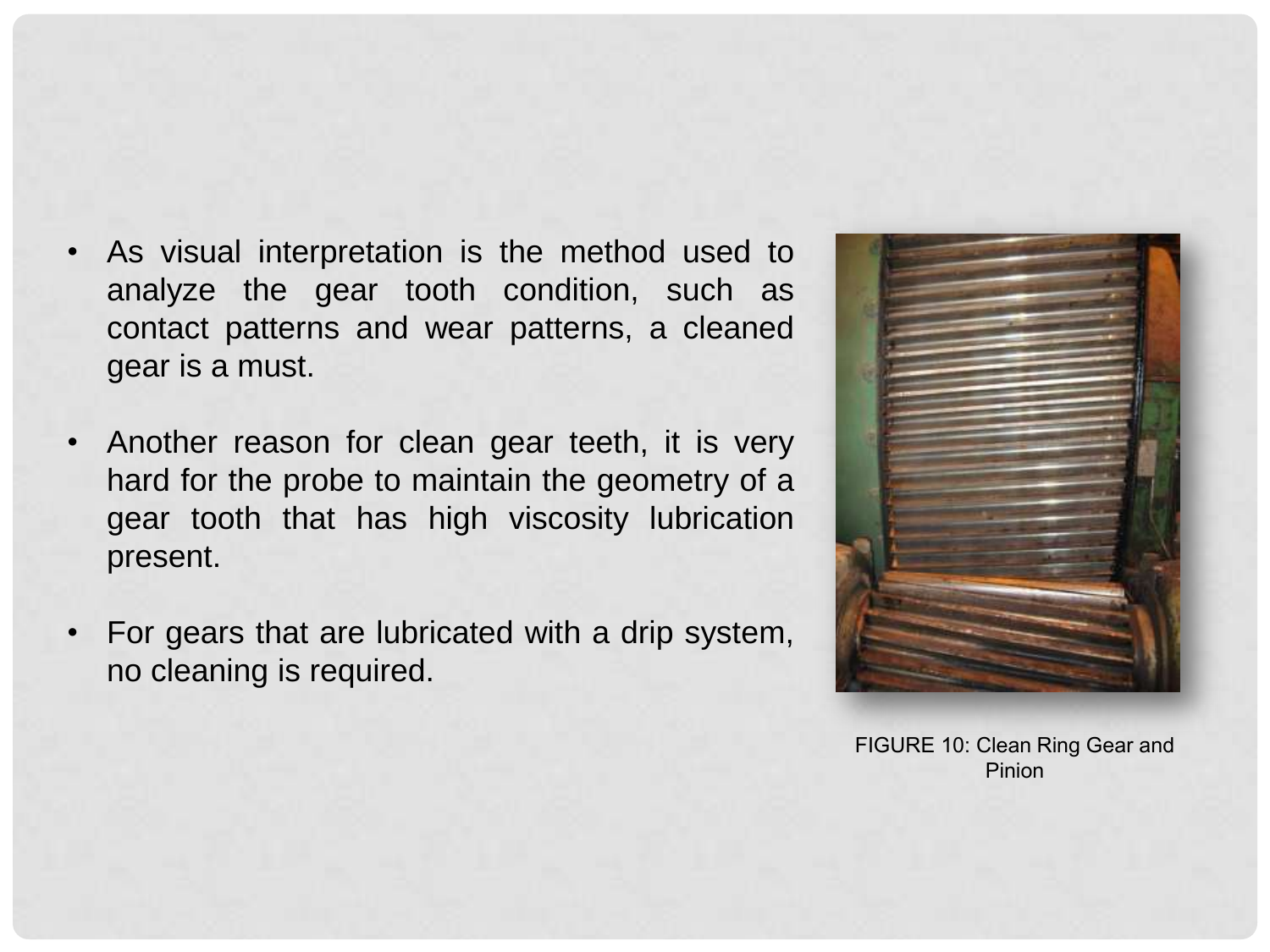**Notice how the friction force increases and the coefficient of friction decreases while the temperature stays constant. The load increases slightly over a two hour period.** 



FIGURE 11: ASTM D5183 Results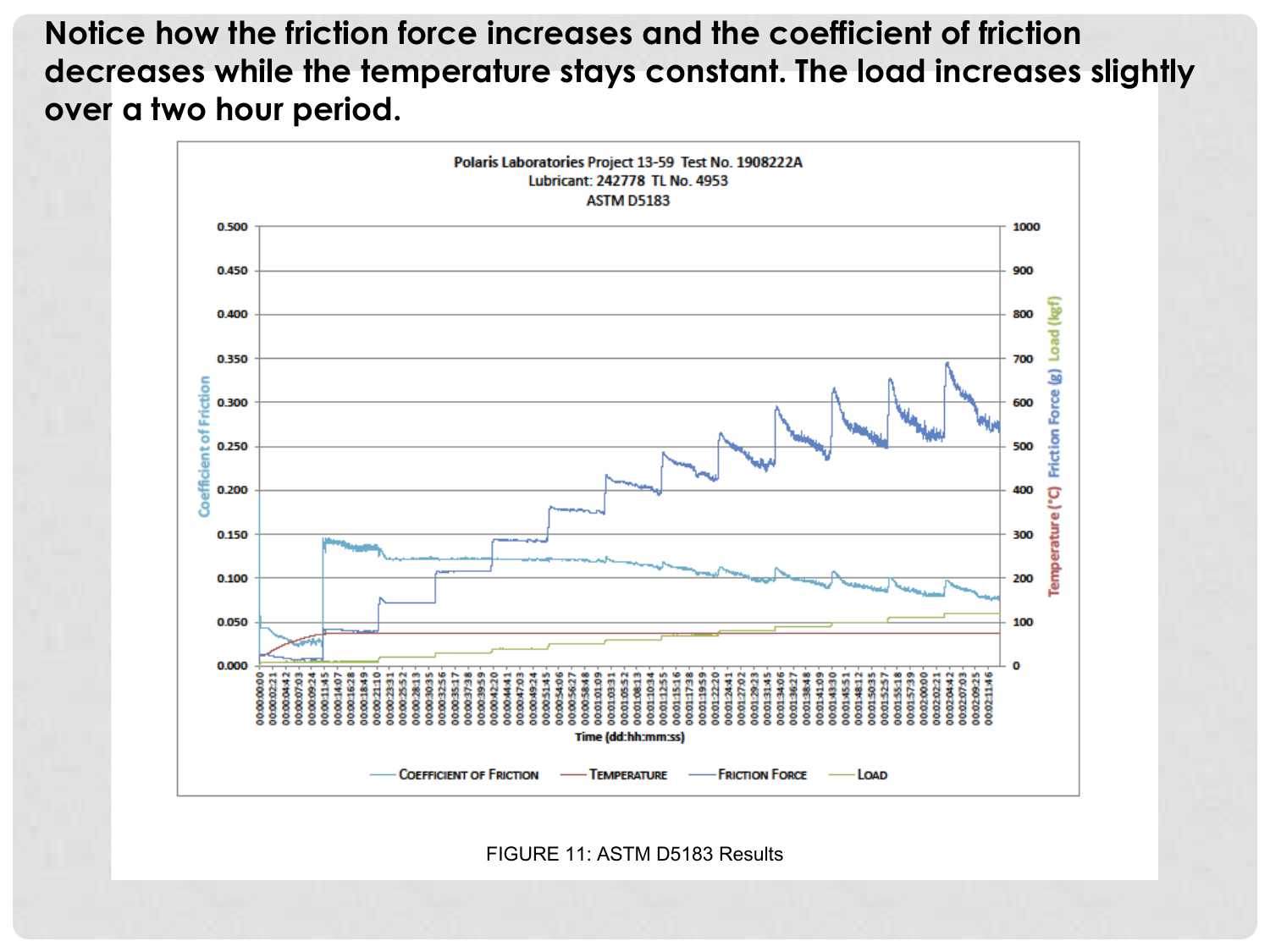





FIGURE 12 – Crack found in the root that could not be visualized. C-Scan image in Figure 13

FIGURE 13 – C-Scan image of Figure 12

FIGURE 14 – This root cannot be inspected because of the presence of lubricant

- Looking at Figures 12, a clean root, using E2905 as the inspection standard, reveals a critical crack shown in Figure 13. This crack could not be visualized.
- In Figure 14, the crack in Figure 12, obviously, could not be visualized. It also couldn't be detected using E2905 or any inspection method because of the presence of lubricant.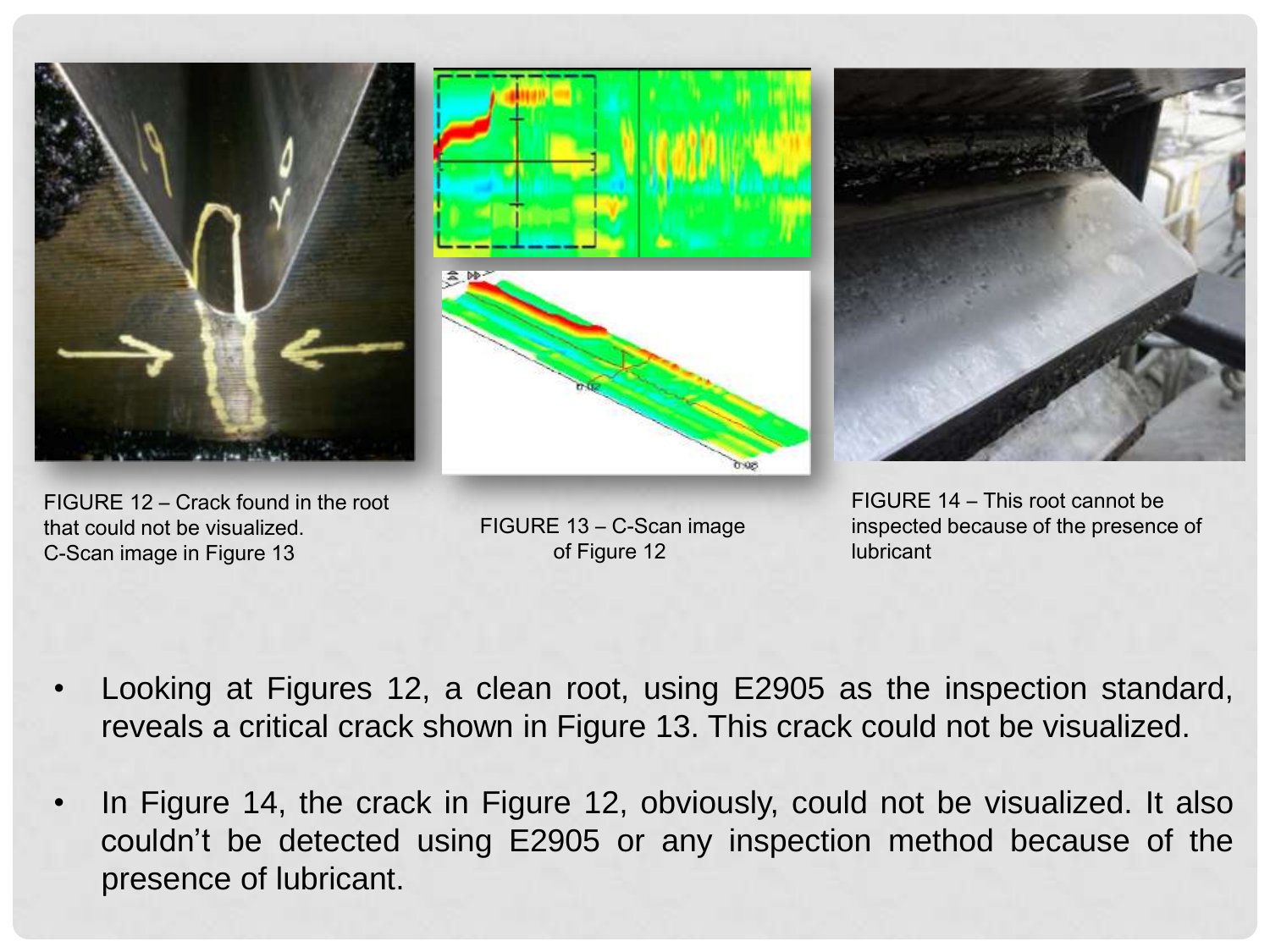#### **EXAMPLE OF DETECTION OF A CRACK ON A GEAR FLANK**



FIGURE 15 – Crack on a Gear Flank FIGURE 16 – Figure 15 screen shot



- Colours and 3D relief that help with visualization are absolutely invaluable.
- Notice the cleanliness of the gears allowing to visually analyze the gear teeth.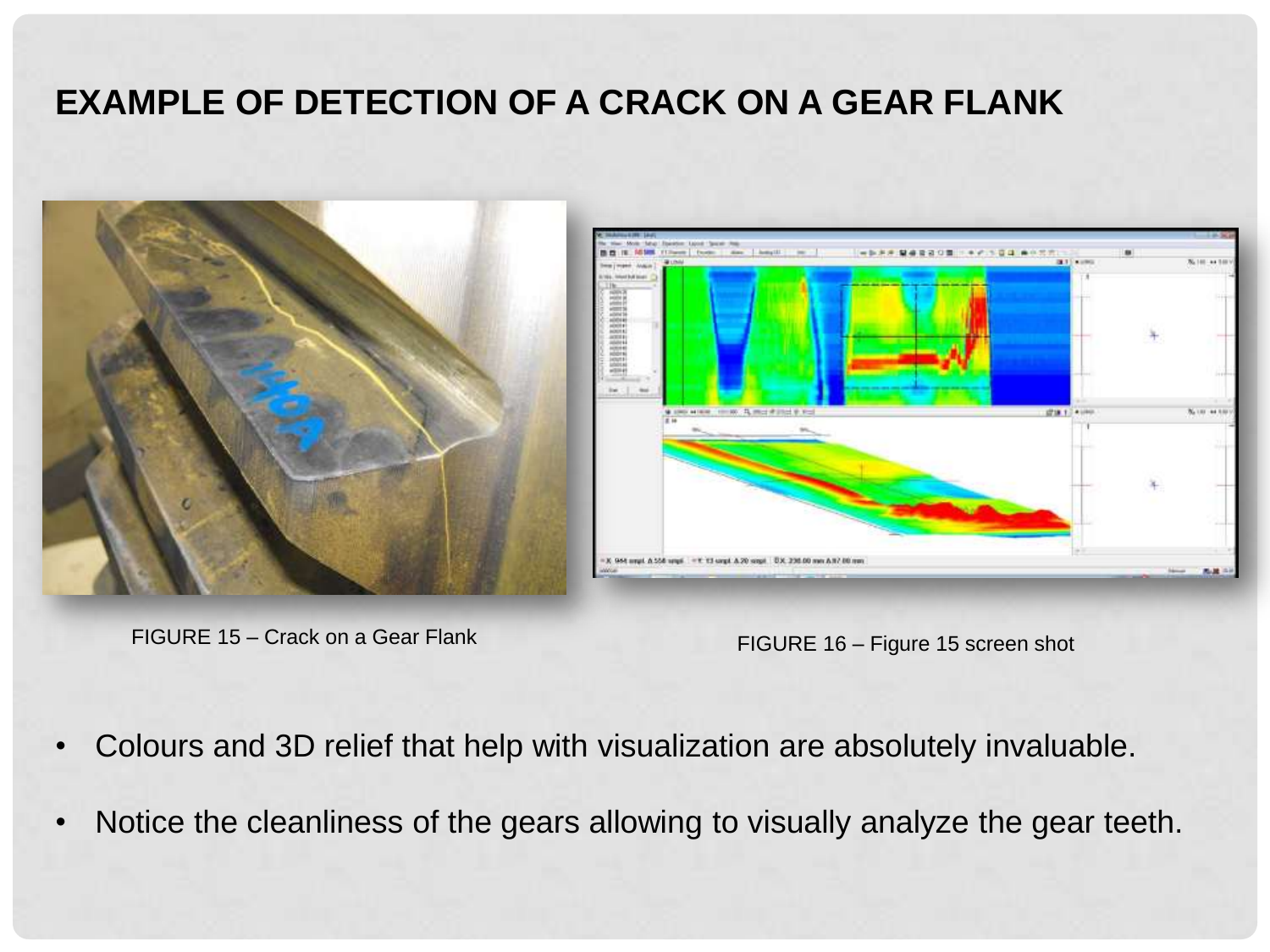#### **CASE STUDY**





FIGURE 17 – Crack on tooth 244A - near the root – could not be visualized

FIGURE 18 - C-Scan image of tooth in Figure 17

• (Fig. 18) is the C-Scan image of Fig. 17.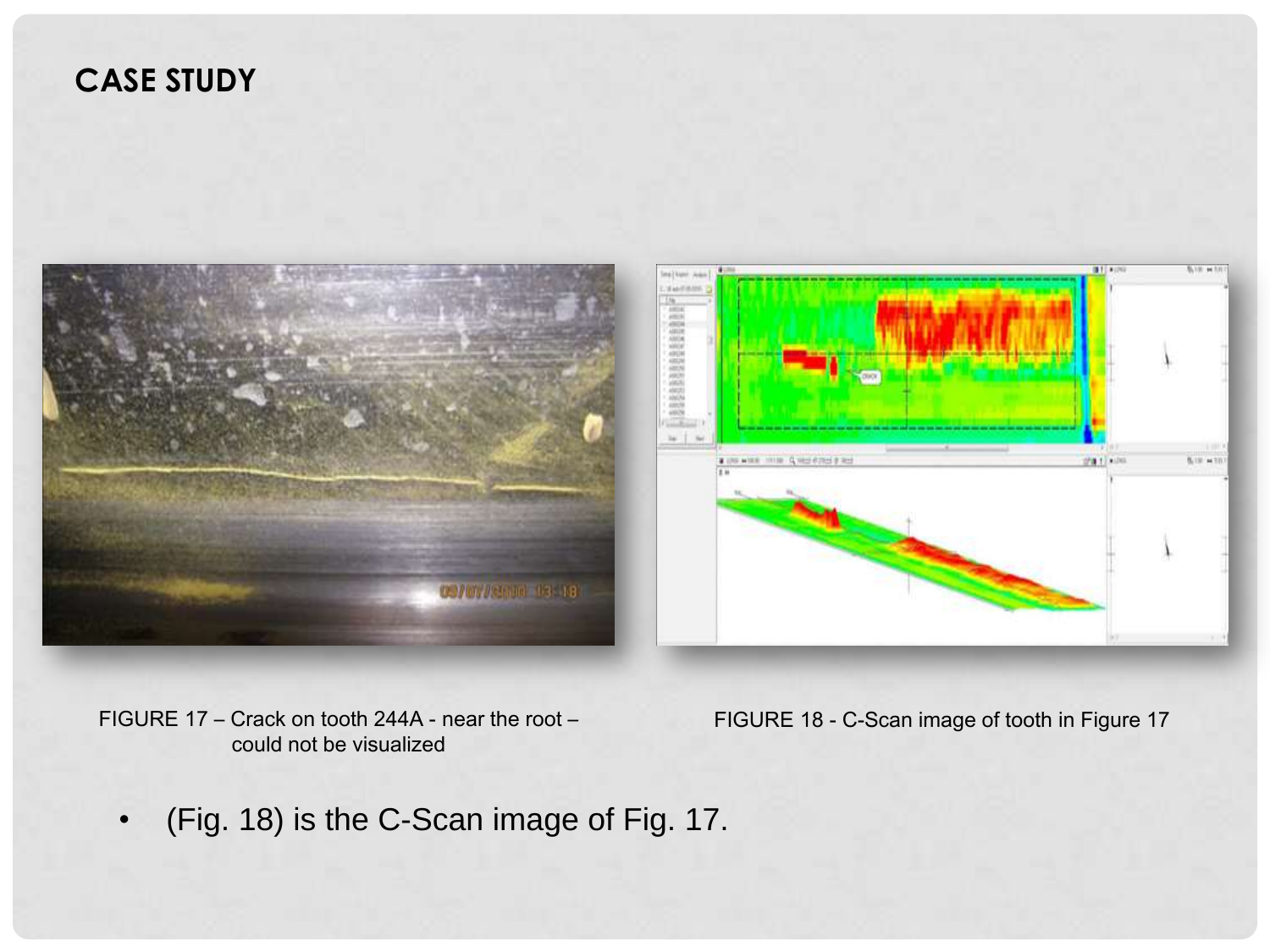#### **CASE STUDY**

- An excellent example of the benefits of this method is shown on the following page. The client requested an inspection on a 34' diameter ring gear.
- Once again, the gear teeth are visually inspected as the teeth are scanned. On tooth 244A, (Figure 17) E2905 detected two cracks that could not be visualized.
- The next step was to size the cracks. Utilizing Alternating Field Current Measurement (ACFM), both cracks were sized. The larger crack, was sized at 3.63" L x .68" deep.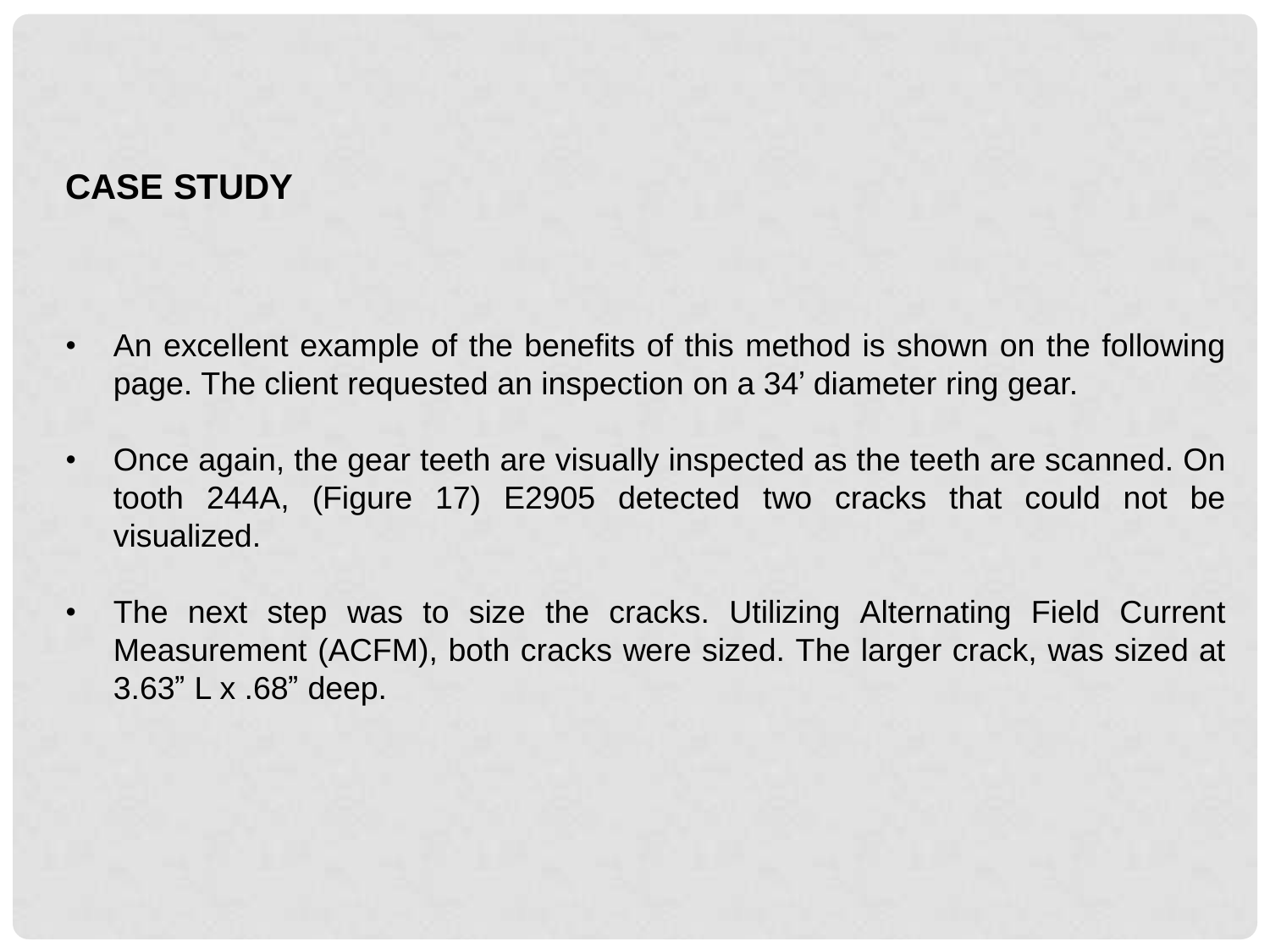- The sizing took less than three minutes.
- To further validate the characteristics of the crack, MT was used to visualize the crack and to document it.
- Moving forward, these cracks can be monitored through the inspection hole, on the gear guard, in less than fifteen minutes.
- Typically this mill would go down for scheduled maintenance four times a year, thus providing a comfort level to the client that any propagation of the cracks can be monitored.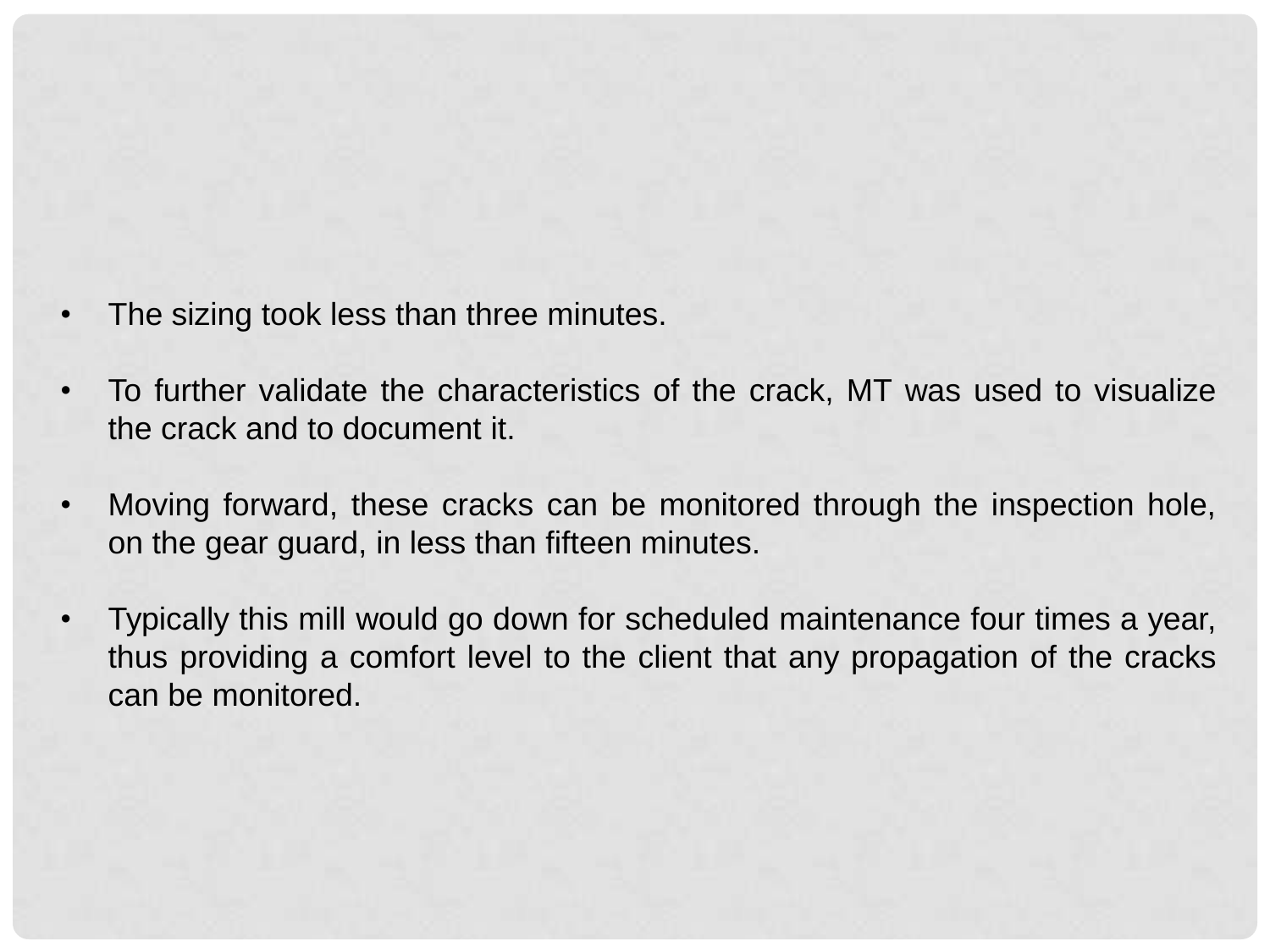#### **GEAR BLANK PROGRAM**

- Program reduces lead time from 45-50 weeks down to 14-18 weeks.
- Gear rim plate can be purchased as insurance against any gear with known defect/s. One gear rim plate can be used for multiple gears.
- Before the forged plate is placed into stock it undergoes a detailed inspection.
- Manufacturer holds stock of this material to enable immediate manufacture to commence without having to wait the current 20 weeks for a gear casting. Having pre-qualified forged material also overcomes the problems of casting porosity or defects that ultrasonic examination of the raw casting may reveal.
- Straight forged plate in section thicknesses up to 220mm can be rolled into any desired radius using a 5,000 tonne vertical roll press. The standard thickness of forged plate can be made into any required gear size.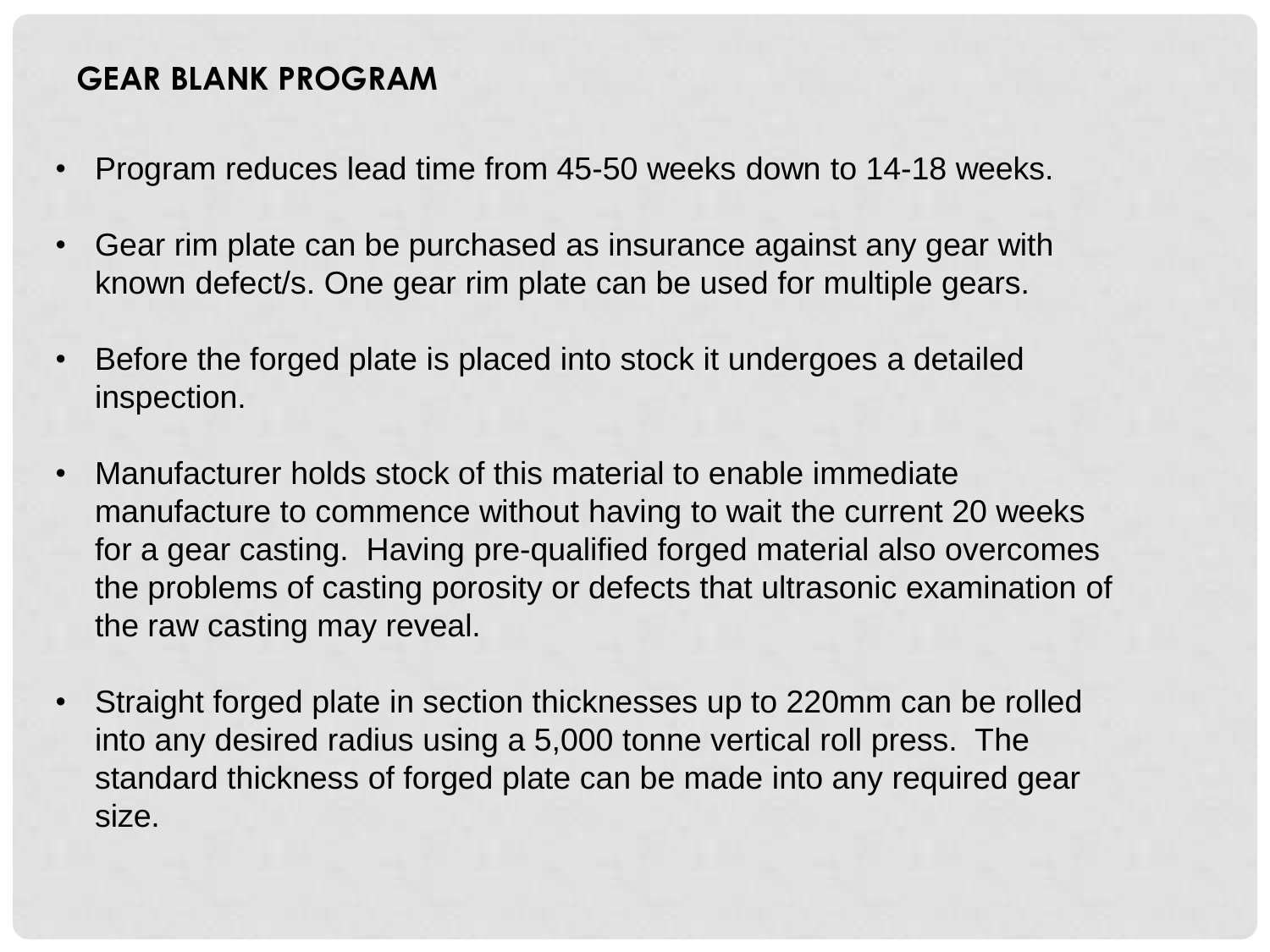#### **Estimated Savings Obtained from Utilizing E2905 Compared to Traditional Inspection Methods**

| <b>Inputs</b>                  |                                                                                        | 0.4   | Grade %Cu                                                                                                                                                                          |  |                                   |  |
|--------------------------------|----------------------------------------------------------------------------------------|-------|------------------------------------------------------------------------------------------------------------------------------------------------------------------------------------|--|-----------------------------------|--|
|                                |                                                                                        | 0.015 | Grade %Mo                                                                                                                                                                          |  |                                   |  |
|                                |                                                                                        | 1000  | Tonnes per hour                                                                                                                                                                    |  |                                   |  |
|                                |                                                                                        | 85    | Recovery - Copper                                                                                                                                                                  |  |                                   |  |
|                                |                                                                                        | 65    | Recovery - Moly                                                                                                                                                                    |  |                                   |  |
|                                |                                                                                        | 95    | Mill availability                                                                                                                                                                  |  |                                   |  |
|                                |                                                                                        | 3.00  | Assumed price Copper (\$/lb)                                                                                                                                                       |  |                                   |  |
|                                |                                                                                        | 11.00 | Assume price Moly (\$/1b)                                                                                                                                                          |  |                                   |  |
|                                |                                                                                        | 0.97  | Payable pounds factor                                                                                                                                                              |  |                                   |  |
|                                |                                                                                        |       |                                                                                                                                                                                    |  |                                   |  |
| Outputs                        | $\boldsymbol{\theta}$                                                                  |       | 497,317 Lost Revenue \$ Copper per day (24hr)                                                                                                                                      |  |                                   |  |
|                                | $\mathfrak{S}$                                                                         |       | 53,909 Lost Revenue \$ Moly per day (24hr)                                                                                                                                         |  |                                   |  |
|                                |                                                                                        |       |                                                                                                                                                                                    |  | To the left is the estimated cost |  |
| <b>Totals</b>                  | $\frac{1}{2}$                                                                          |       | 4,973,175 Lost Revenue \$ - 10 Day period - Copper                                                                                                                                 |  | of a catastrophic gear failure,   |  |
| <b>Totals</b>                  | $\mathbb{S}$                                                                           |       | 539,087 Lost Revenue \$ - 10 Day period - Moly                                                                                                                                     |  | over a 10 day period, providing   |  |
|                                |                                                                                        |       |                                                                                                                                                                                    |  | there is a spare gear onsite.     |  |
|                                | $\boldsymbol{\theta}$                                                                  |       | 20.722 Lost Revenue \$ Copper per hour                                                                                                                                             |  |                                   |  |
|                                | \$                                                                                     |       | 2.246 Lost Revenue \$ Moly per hour                                                                                                                                                |  |                                   |  |
|                                | $\overline{\mathcal{S}}$                                                               |       | 22,968 Total Lost Revenue \$ per hour hour                                                                                                                                         |  |                                   |  |
|                                |                                                                                        |       |                                                                                                                                                                                    |  |                                   |  |
|                                |                                                                                        |       |                                                                                                                                                                                    |  |                                   |  |
| <b>Totals</b><br><b>Totals</b> | \$<br>\$                                                                               |       | 689,033 Lost Revenue Total based on 30 hrs cleaning and inspection using conventional methods<br>183,742 Lost Revenue Total based on 8 hrs cleaning and inspection utilizing E2905 |  |                                   |  |
| <b>Totals</b>                  | $\overline{\mathbb{S}}$                                                                |       | 505,291 Recovered Production Revenue for Customer utilizing E2905                                                                                                                  |  |                                   |  |
|                                |                                                                                        |       |                                                                                                                                                                                    |  |                                   |  |
|                                | Above, is a typical scenario for customers that inspect using Magnetic Particle and/or |       |                                                                                                                                                                                    |  |                                   |  |
|                                | Dye Penetrant, assuming the customer is taking 30 hours to clean and inspect. This is  |       |                                                                                                                                                                                    |  |                                   |  |
|                                | typical for these type of methods. Notice the difference and savings using E2905.      |       |                                                                                                                                                                                    |  |                                   |  |
|                                |                                                                                        |       |                                                                                                                                                                                    |  |                                   |  |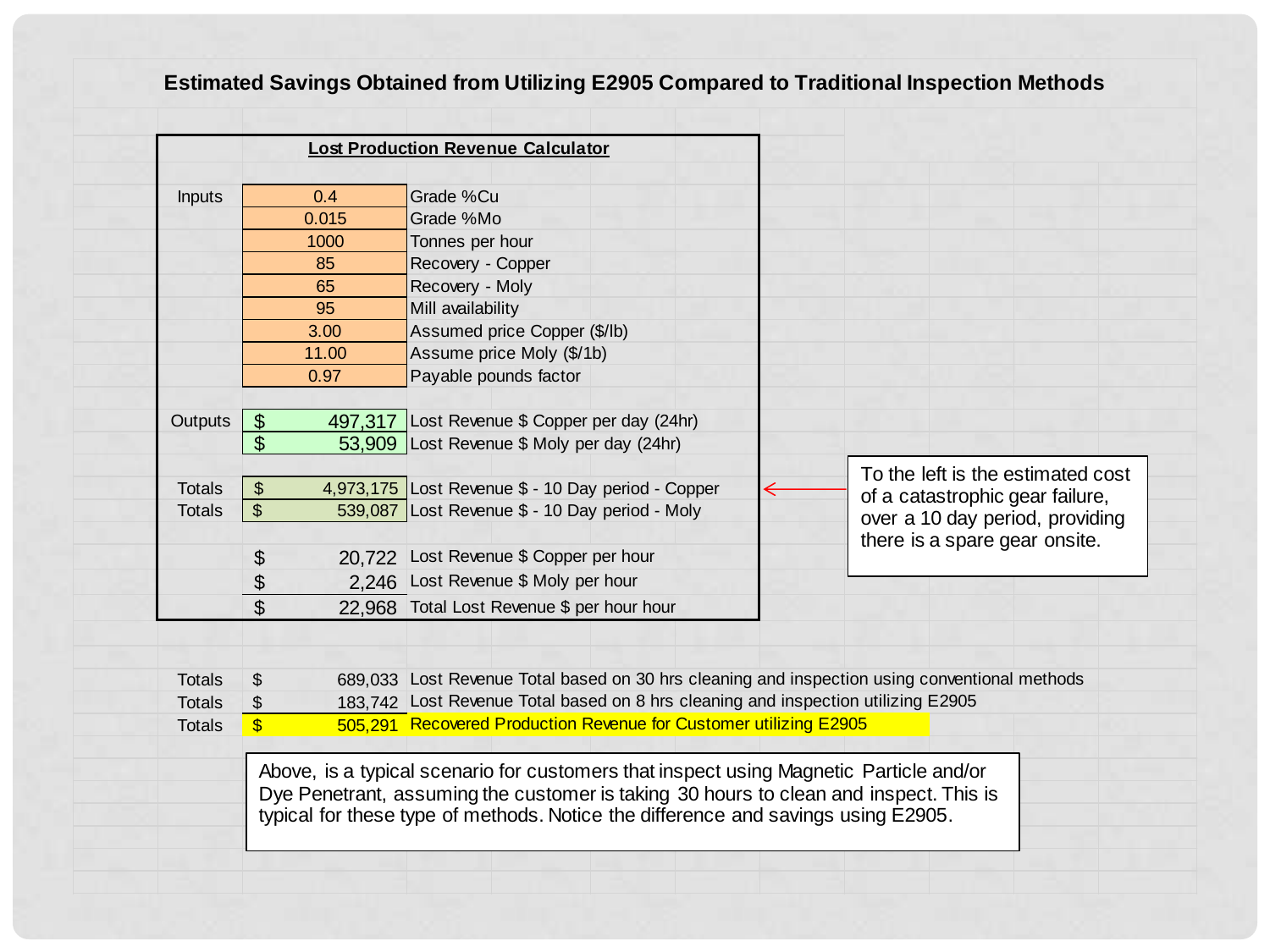#### **SUMMARY OF THE BENEFITS USING E2905**

- Drastically reduces inspection time.
- Covers a large area in one single pass.
- Compliments any Plant Asset Management program.
- Unlike some other inspection methods, this will electronically size cracks accurately.
- The gear cleaning program can completely clean a mill gear, including the root, within an hour.
- This technique does not require the gear to be wiped down completely after cleaning, therefore reducing the number of person-hours to prepare the gear for inspection.
- All of the data is electronically archived for future trending.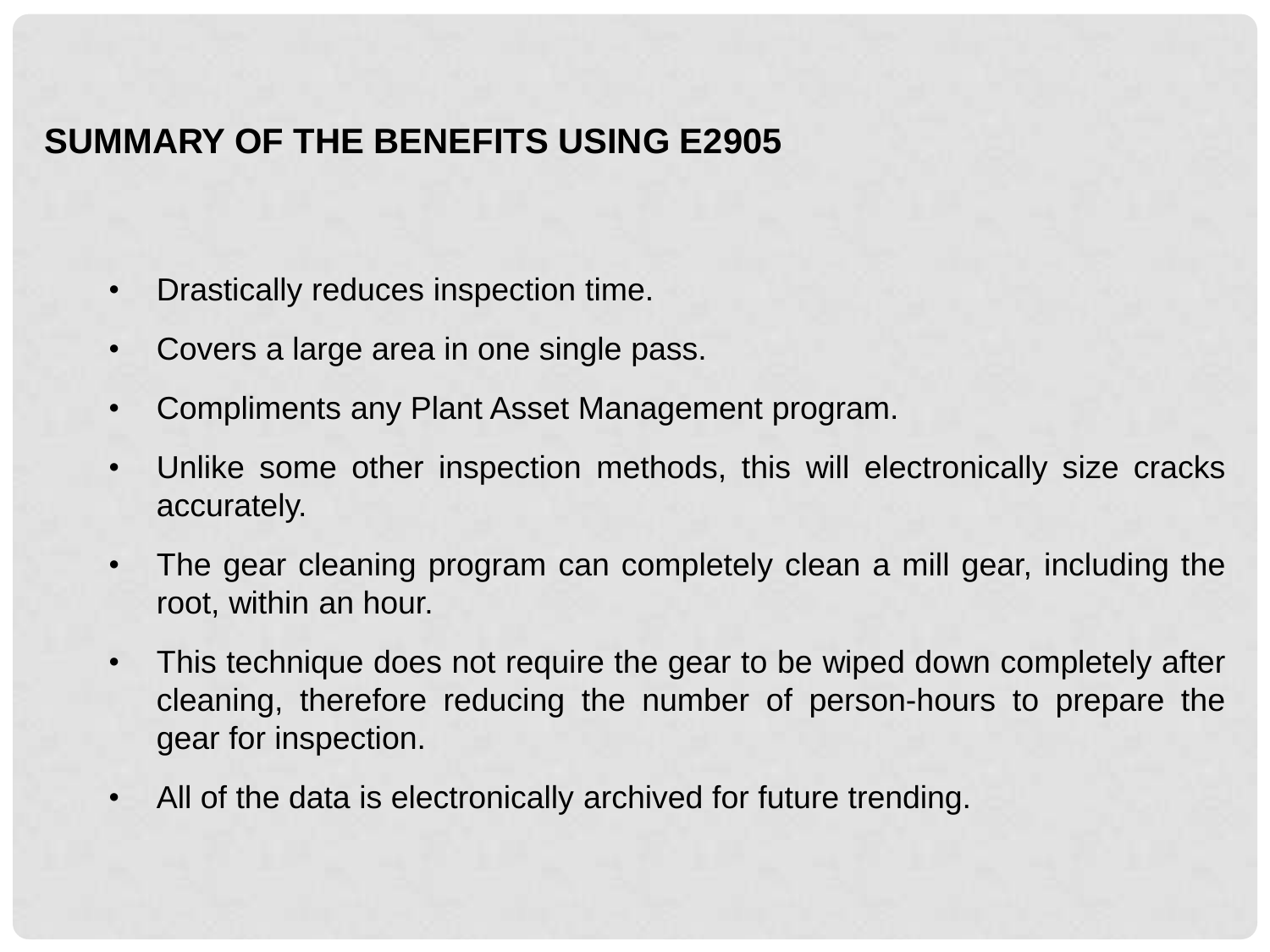#### **CONCLUSION**

- The inspection can take place alongside other maintenance personnel.
- E2905 will allow SAG and ball mill maintenance planners to reduce the time it takes to perform gear inspections.
- Planners that use to allow 36 hours to inspect the gear set, now allow 6 to 8 hours for this job.
- It is conceivable to clean and inspect four Mills  $(2 \times 34')$  and  $(2 \times 24')$  in two days.
- This process provides comprehensive and accurate inspection data. This is very important in determining the integrity of the gear set.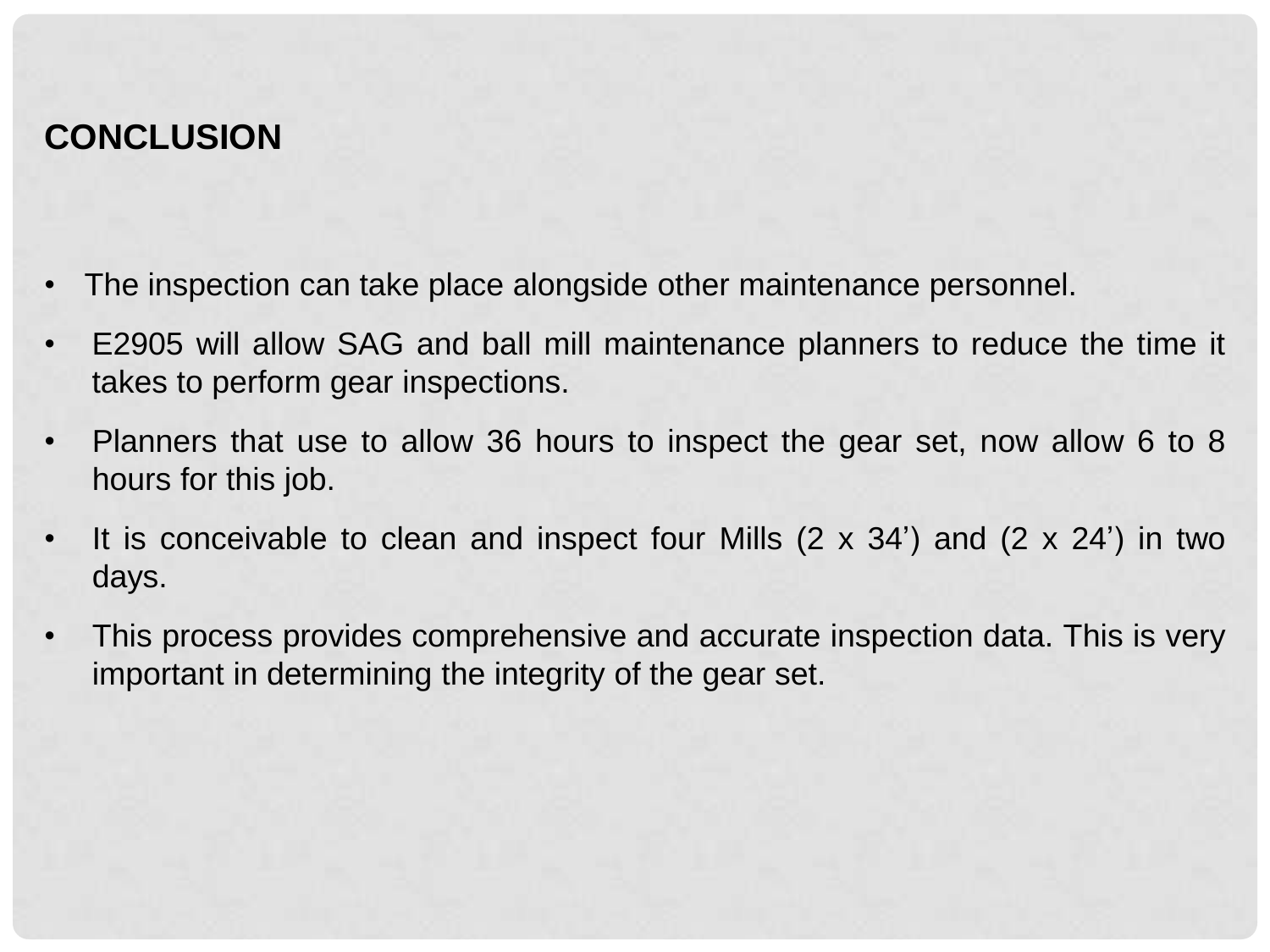- It reduces the reliance on human interpretation using other inspection methods.
- Insurance companies have acknowledged the benefits of this method and some are now requesting their clients to inspect to E2905.
- Some OEM's are discussing the possibility of manufacturers utilizing E2905 as a final inspection method.
- This method provides real-time mapping of the inspected region, facilitating data interpretation, improving Reliability and Probability of Detection (POD).
- All of this helps in minimizing catastrophic failures, resulting in reduced maintenance costs and increased uptime.